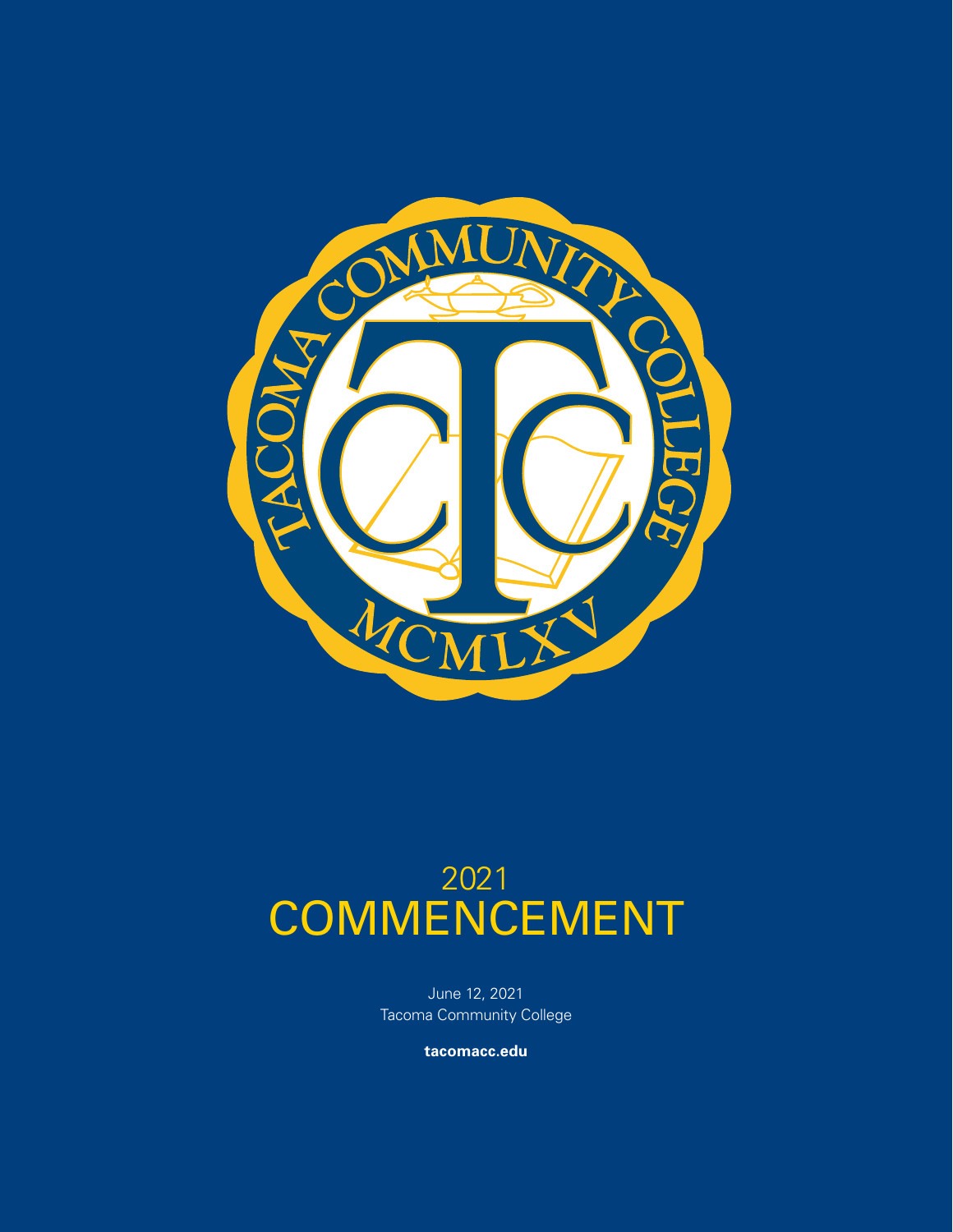# 2021 COMMENCEMENT ACTIVITIES

This year, we are celebrating Commencement in a new and safe way.

### Commencement in the Box Gift

Eligible graduates will receive a giftbox in early June

### Commencement Car Parade

TCC Campus

10am-3pm

June 12, 2021

Watch live on tacomacc.edu

### 2021 Commencement Video

Launches June 12, 2021

tacomacc.edu

For all commencement events, please visit:

tacomacc.edu/2021GRADS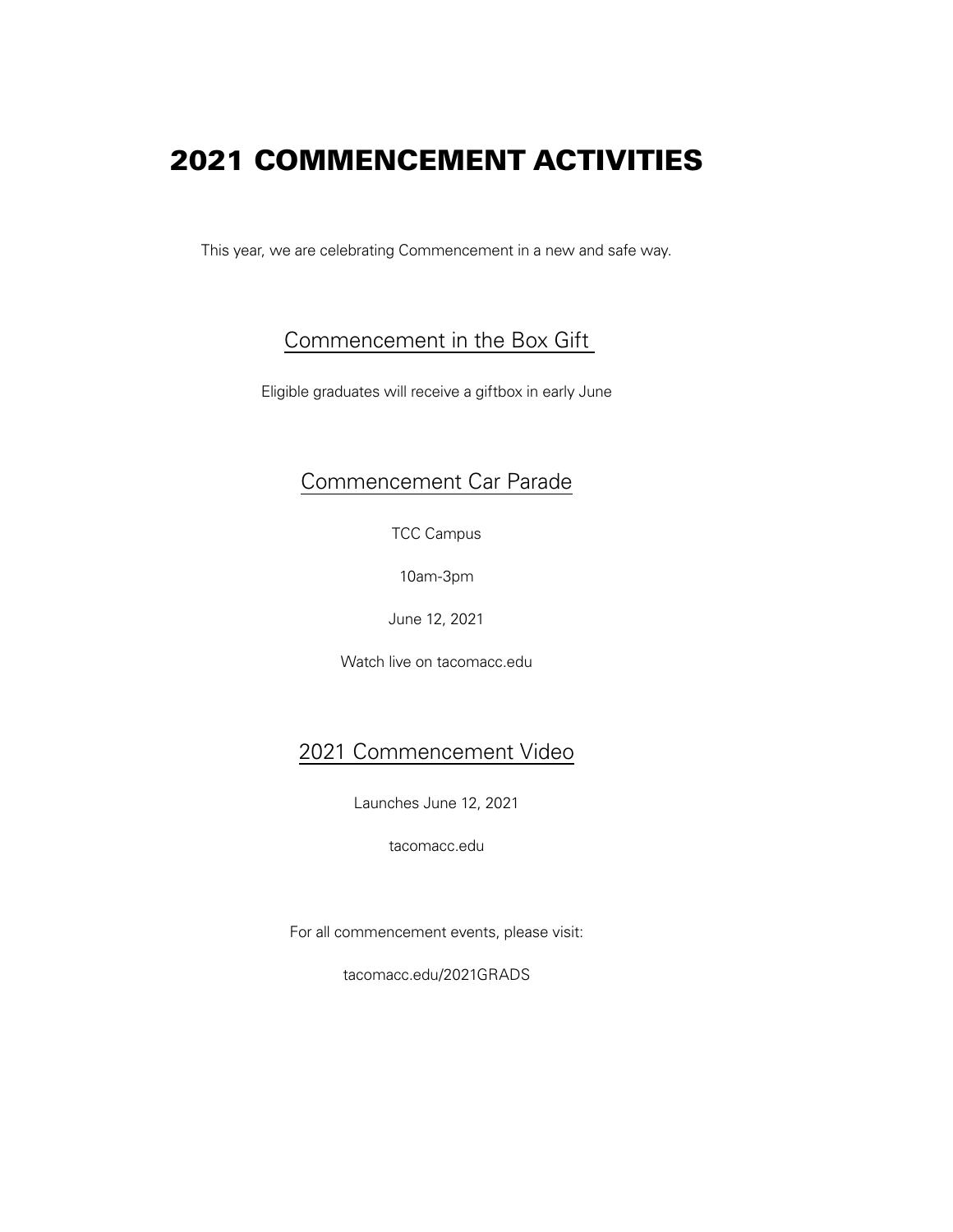

Laughing Eyes, Associate of Arts with Exercise Science Concentration



Andrea Plitkins and Katelyn Huynh, Bachelor of Applied Science in Applied Management

# **DEAR CLASS OF 2021,**

### **Congratulations on your amazing achievement!**

Graduating from college is a major life accomplishment and personal achievement. Whether you earned a Bachelor of Applied Science or associate degree, a professional-technical certificate or a high school diploma, you should be proud. This is what you have worked so hard to achieve, and your hours of hard work and commitment have paid off.

This year, we know that accomplishing this goal is especially worth celebrating. Although we can't be together for a large, in-person celebration, we take enormous pride in your achievements and recognize how hard you worked for this moment. Your future is bright, and you graduate in a moment of history from which we have learned unprecedented lessons of bravery, sacrifice and resilience. We learned together, and we never gave up.

Go forth, Class of 2021. Take your hard-earned learnings and apply them well. Know the spirit of TCC will be with you always. You continued to reach for your goals, despite the obstacles, and you proved your ability to navigate the unknown. It was our privilege and honor to stand by your side. You have inspired us, and we will take what we learned from you to teach future generations of students.

Congratulations, Class of 2021!

to I. Monel I.

Ivan L. Harrell, II, Ph.D. TCC President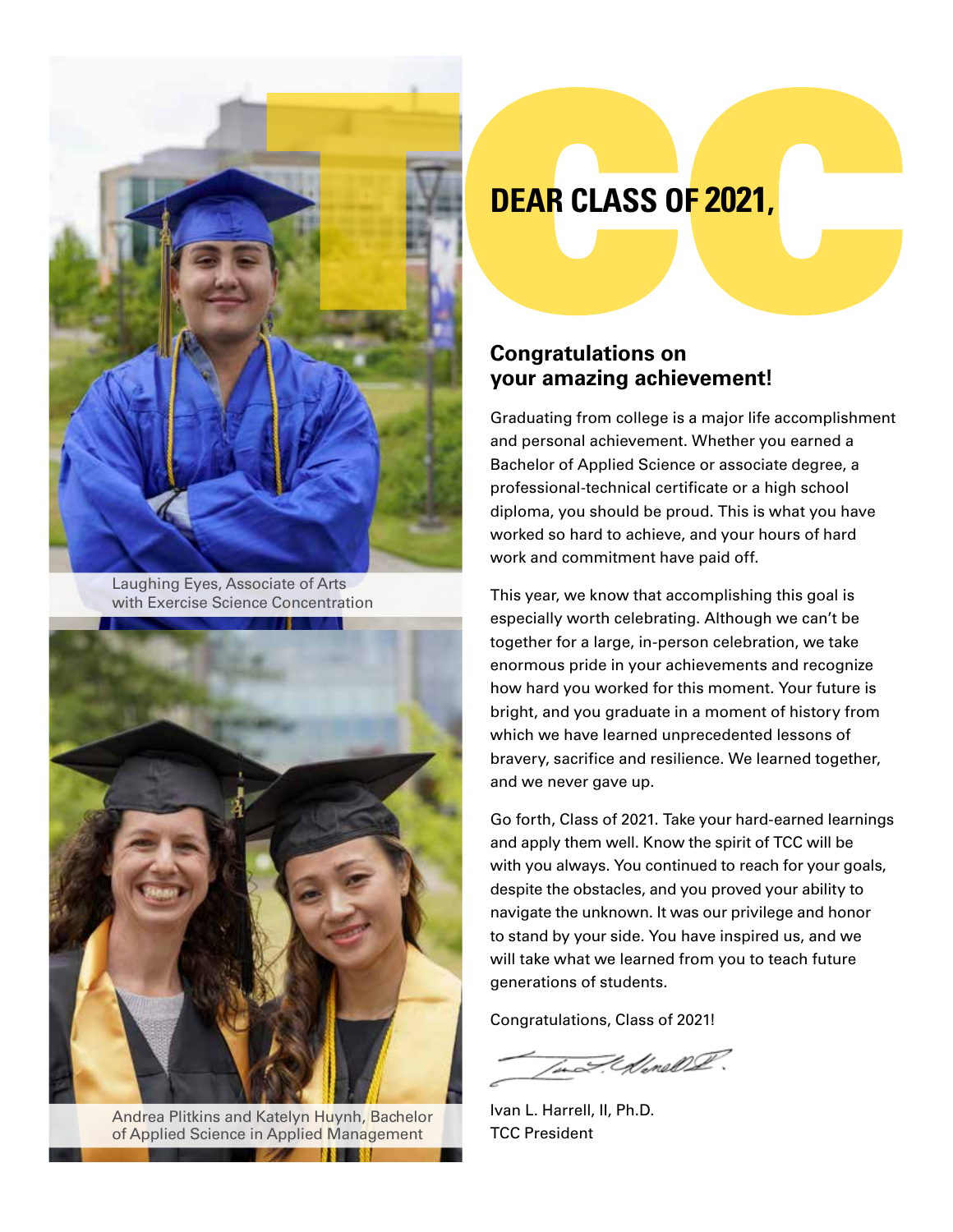

### YOLONDA WILLIAMS MELISSA LITTLETON

Associated Students of Tacoma Community College (ASTCC) President Melissa Littleton is currently a student in TCC's Bachelor of Applied Science (BAS), Applied Management program. Born and raised in Tacoma, Melissa graduated from Mt. Tahoma High School. She attended UW Seattle for a short period, but dropped out. Melissa went on to start a family and grew her interest in business and entrepreneurship before deciding to return to school. She chose TCC because of the college's Business programs.

Since Melissa re-started at TCC three years ago, she has participated in a Global Logistics program trip to Vietnam, earned her Associate of Applied Science in Entrepreneurship, served as ASTCC President, won the inaugural William Factory Business Idea & Pitch Competition, and started her own business.

A student parent with four children, Melissa understands the difficulties her peers have faced over the last year and applauds the Class of 2021 for pursuing their educational goals despite the unprecedented challenges posed by the pandemic.

"Staying in school has become extremely challenging as different populations of students are experiencing turbulence in the job market, experiencing housing insecurities, finding themselves overwhelmed with homeschooling, and struggling with online learning," Melissa said.

Melissa commends the Class of 2021 for their admirable commitment to education and for their ability to adapt and stay the course. Warmest congratulations from Melissa and ASTCC!

# Yolonda is a TCC faculty member in the Business, Health, and

Professional Studies Division, teaching the business core classes in the Business and Logistics degree program. She has served in higher education since 1998 and has worked at multiple public and private colleges and universities. In 2012, she found her way back to Tacoma Community College and worked as the TCC Foundation's scholarship coordinator. She transitioned back into the classroom as an Adjunct Instructor with the Communication and Transitional Studies program from 2014-2017, at which time she transitioned to a full-time tenure track position in the business department. Professor Williams became a tenured faculty member in 2020. Over the past four years, Yolonda has grown tremendously as an instructor. She takes pride in her job, and works with her students' ability to learn and feel comfortable in her classes.

Yolonda is a first-generation scholar. She earned her Associate of Arts and Sciences degree from TCC, a Bachelor of Interdisciplinary Arts and Sciences from University of Washington, Tacoma, a Master's of Organizational Leadership from Chapman University, and a Master's of Project Management from Devry's Keller Graduate School of Management.

In her spare time, Yolonda owns and operates a fitness training business where she spreads the positive message of health and wellness. She is a Certified Group Exercise Instructor and Women's and Youth Exercise Specialist. She is an avid reader and has been a runner her entire life. She loves spending time with her family and binge-watching Korean melodramas on Netflix. She has public poetry floating around the Internet and hopes to one day publish a complete book of her work.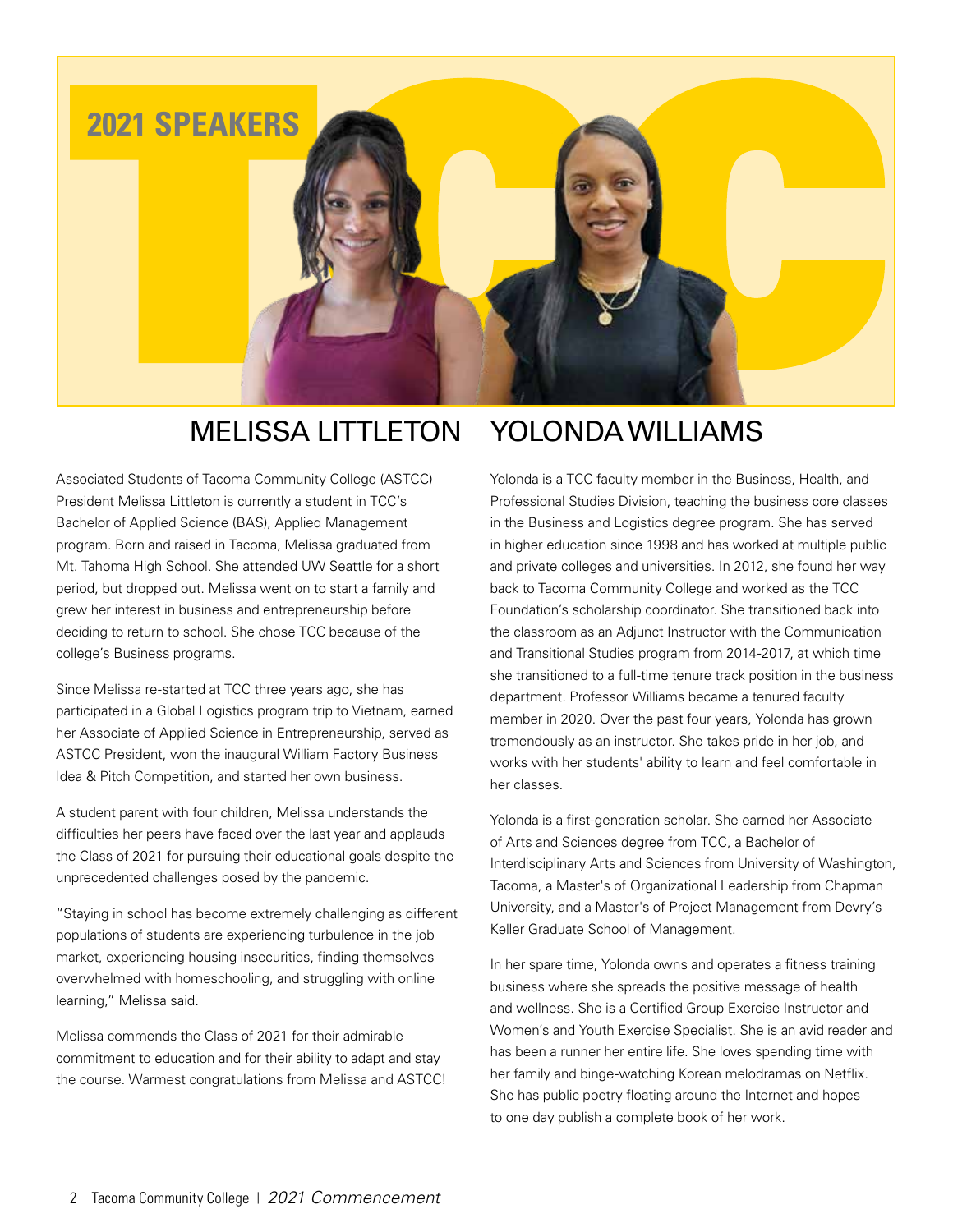## **PROGRAM**

### **Welcome**

Ivan L. Harrell, II., Ph.D., President Lois Bernstein, Chair, Board of Trustees

### **Commencement Address**

FACULTY SPEAKER Yolonda Williams, Business and Logistics

STUDENT SPEAKER Melissa Littleton, ASTCC President

### **Recommendation of Graduates**

Marissa Schlesinger, Provost and Vice President of Academic Affairs

### **Conferring of Degrees**

Lois Bernstein, Chair, Board of Trustees

### **Congratulations**

Ivan L. Harrell, II, Ph.D., President

Watch the 2021 Commencement video that highlights our commencement program and our amazing students. Video will be launched on June 12, 2021.

Go to tacomacc.edu.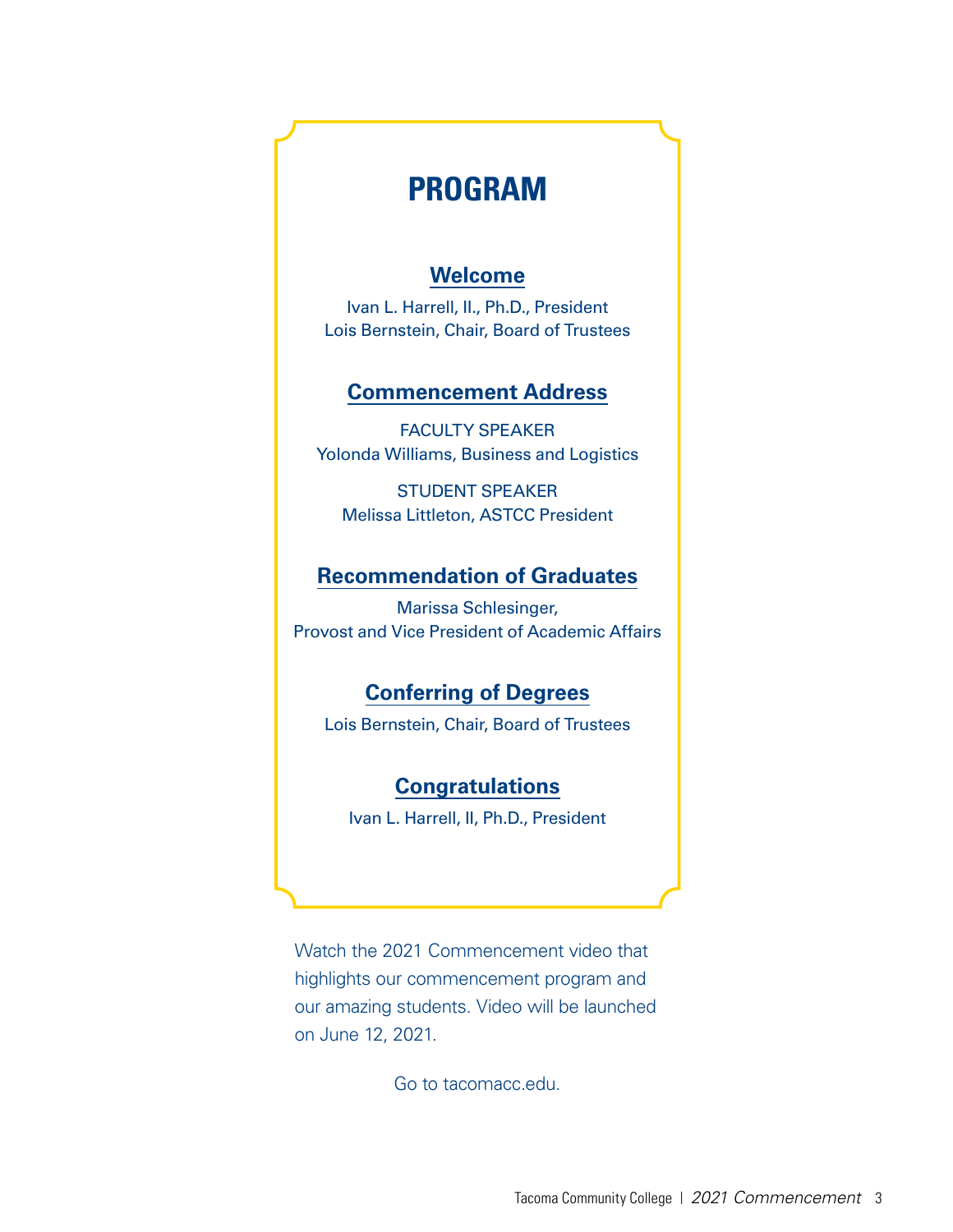# **AWARDS**

### **Bachelor of Applied Science**

Applied Management Community Health Health Information Management

### **Associate in Applied Sciences & Certificates**

Accounting **Business** Diagnostic Medical Sonography Early Childhood Education Emergency Medical and Health Services Health Information Technology Human Services Networking & Cyber Security Nursing Paralegal Radiologic Science Respiratory Therapy

**Associate of Arts Associate in Biology Associate in Business Associate in Computer Science Associate of Music Associate in Nursing Associate in PreNursing**

**Associate of Science**

**Associate of Science in Bioengineering & Chemical Engineering Associate of Science in Electrical & Computer Engineering Associate of Science in Mechanical, Civil, Aeronautical, Industrial & Material Science Engineering**

### **Associate in General Studies**

### **High School Diploma**

| $\overline{ }$<br>Œ<br>ш | <b>ACADEMIC HONORS</b> | Description                        | CORDS             |
|--------------------------|------------------------|------------------------------------|-------------------|
|                          | ** HIGH HONORS         | 3.66 or higher grade point average | Double gold       |
|                          | * HONORS               | 3.33 to 3.65 grade point average   | Single gold       |
|                          | *~ Phi Theta Kappa     | <b>International Honor Society</b> | Blue and gold     |
|                          | U.S. MILITARY VETERAN  |                                    | Red, white & blue |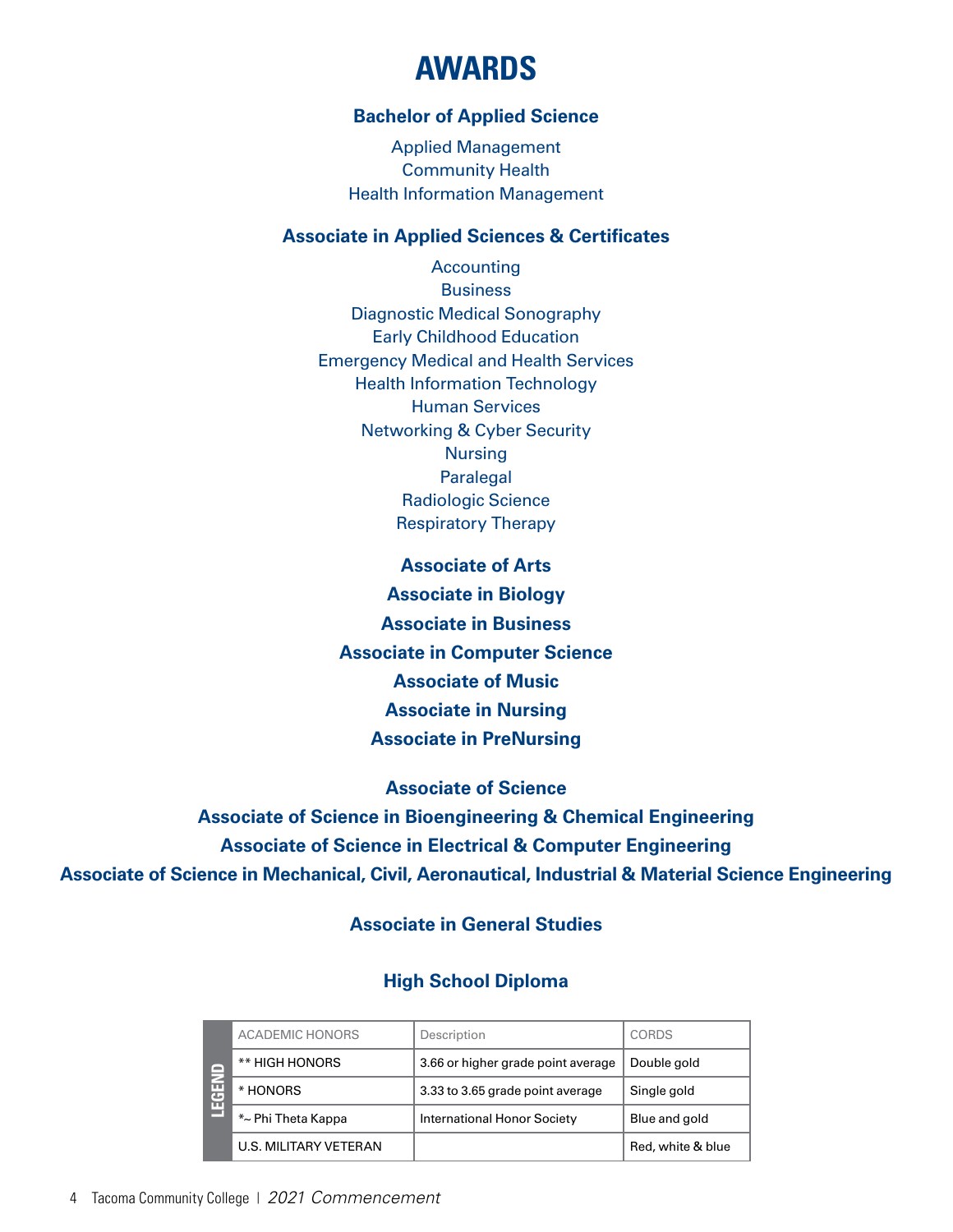- \*\*~Kori Alexander James Ambrose
- \*\* William Baker Stephanie Marie Lorsbach Bilyeu Carin Birka
- \*\* Buba Bojang Alia Briggs
- \*\* Jeanie L. Brown Matthew Gregory Canny
- \*\* Malcolm Alexander Clay
- \*\*~Jessica Ryan Currier
- \* Kristal Dunn
- \*\* Annmarie Monica Edwards
- \*\* Rebecca Lynn Ehrlich Cathy Ellis-Settle
- \*\* Devon Danielle Gaylord
- \*\* Lucia Genovesi Sophia An Gilven
- \*\* Erich Hartmann
- \*\*~Katrina Marie Hernandez
	- \* Christina Hinchman Cheryl Lynn Hinkle
- \*\* Katherine Marie Abbey Mohammed Ali Abidi Huda J. Aldawodi
- \* Brandon Alan Alderman
- \*~ John Alexander
- \*\* Omnya Abdulsalam Sufyan Al-Jaberi Firdous Ali Alsabahi
- \*\* Megan Elise Amundsen
- \*\*~Liza Lehua Ashley
- \*\* Larissa Atkins Rocio Avila Gonzalez
- \*\* Patrick Maguire Babbin
- \*\* Marlena Clarice Bacon
- \*\*~Aaswini Baral
	- \* James D. Barker
- \*\* Kaylynn Rashelle Barrie
- \*\* Candice Rebecca Baughman
- \*\*~Susan Baxter
- \*\* Patricia Ann Beane Caitlyn Beatty
- \*\* Sarah Rene Beaulieu
- \*\*~Sara Elizabeth Bellamy
- \*\* Adrian James Bennett
- \*\* Laura Jean Bennett
- \*\* Kaila M. Bentow Erika Ann Berry
- \*\* Jazz Merella Biem
- \*\*~Andrew James Homan
- \*\*~Cam-Nhung T. Huynh
- \*\*~Jeni Kay Johnson
- \*\*~Pamela M. Taitague Esteves Krysinski

**BACHELOR OF APPLIED SCIENCE**

- \*\* Joseph Matthew Lewis April N. Mackler
- \* Gabriel Michael Madison
- \*\* Judith Malone
- \*\*~Trishelle Cheri Matthews Lyudmila Mayorova Sheri Lynn McCoy Patricia R. Mede
- \*\* Tinsae Bekele Mekuria
- \* Brooks Moreau Kristy Elizabeth Bellantonio Nardozzi
- \* Samantha Noll
- \*\* Rosemary Novak Mandy L. Ocasio Andrea Plitkins
- \*\*~Shenee S. Poe
- \*\* Ashley Asha Reddy

### **ASSOCIATE IN APPLIED SCIENCE**

- \*\* Stephanie Teresa Blanc
- \*\* Melissa May Blodgett
- \* Julia Sue Boots
- \*\*~Michelle Ann Bradford Zoe Bradford
- \*\* Kayla Jean Briggs Brett Michael Brinkley Thaddeus Brock Margie Sue Brueckner
- \* Rosanna Lin Bucasas
- \*\* Thuy Thuy Bui Amy Joy Buob
- \* Beverly Alberta Buster Angelique Butler
- \* Chad Michael Bykerk Renatta Calloway
- \* Kevin Eugene Campbell
- \*\*~Julie Dawn Carpenter
- \*\* Elizabeth Marie Carter
- \*~ Von-Na Chism
- \* Lea Clanton
- \* Joseph Blake Coffey
- \*\* Josette Corbin
- \*\* Erika Cortez Guerrero
- \* Michael Anthony Cote
- \*\* Greg Craven Ashley Domenica Cruz

 Dwayne Jonathan Rideaux Dominic Rodriguez

- \*\* Lacey Amanda Russell
- ~ John David Snelling
- \* Seung Eun Song
- \*\* Maria Veronika Sultan Alex J. Suttles
- \*\* Hannah Swanson-Kumpula Marcus Lamoene Taylor
- $\sim$  Stephanie Marie Tisby
- \*\*~Kimberly M. Walker
- \*\* Brooke Wharton Alek Luther White
- \* Anthony Maurice White Zipporah A. White
- \* Michael Alan Wilcox
- \*\* Erica Wistrom
- \*\* Zavara Nicole Woods
- \*\* Karen A. Youngblood

LianaMalia L. Cunningham

- \*\* Stephanie Grace Cupp Sebastian N. Dade
- \*\* Susan Linda Dahl
- \* Queliya Yhontrice Dawson
- \*\* Nicole Ann Diaz
- \*\* Brandon Dobbert
- \*\* Bryan Dorian
- \* Rachel Jean Dorsey
- \* Andrew Barton Douglas
- \*\* Dana Dragovich
- \*\* Jacob Lyle Dreste
- \*\* Monique Dubose
- \*\* Natalie Dzyk

\*\* Karen Fong Araceli Ford

\*\* Traci Jo Fritzer \*\* Patrick M. Garcia

- \* Emma Dzyub
- \*\*~Kimberly Ann Ellefson Latosha A. Emerson
- \*\* Tamara L. Ensminger

Tacoma Community College | *2021 Commencement* 5

\* Ashley Renee Eubank

\* Mitchell Henry Gardner \*\* Sarah Danielle Gavern

Nastachia Denise Frederick

John Timothy Patrick Gilles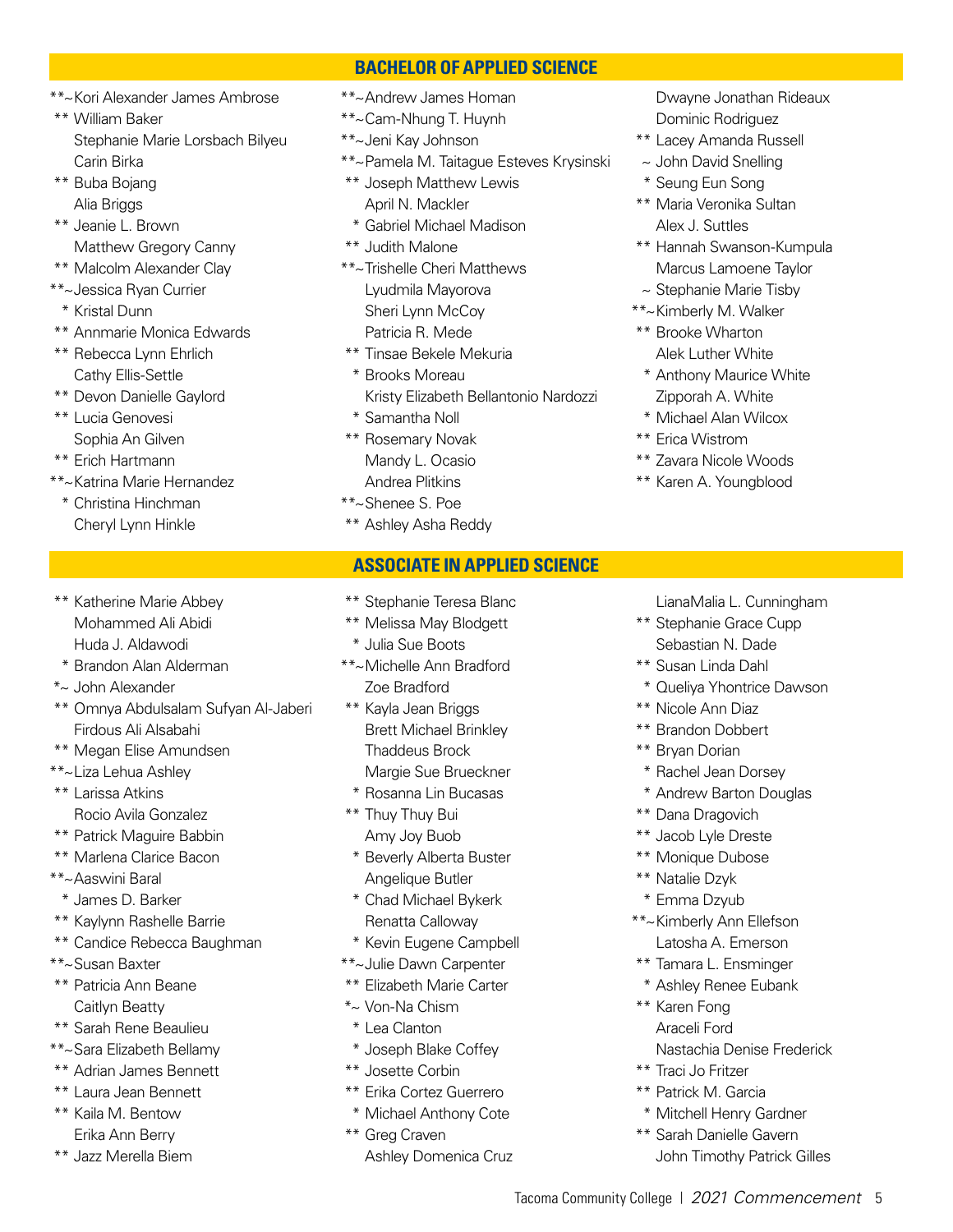\* Christa Rose Gleason Chanay Goldsby

- \*\* Kristeen Marie Gomez
- \* Jordan Cabico Gonzales
- \*\* Liudmyla Gorbachova
- \*\* Oxana Grabois
- \*\* Sarah Christine Greubel
- \*\*~My'Quita Grundy \* Katherine Gruner
- Elena Thomas Guerin
- \*\* Katherine Anne Elizabeth Hackett
- \*\* Amanda Jean Haggland
- \* Aaron Thomas Hagman
- \*\* Joel D. Hambrick
- \* Phiona Lilian Handy Hallie Ann Hansen James Hansen
- \*\* Christopher Dale Hargis Chanelle Nicole Harper
- \* Kristen Harris
- \*\* Desniege Rene Haywood
- \*\* Yvonne Henderson
- \*\* Brandon J.E. Hendricks
- \* Rachel Dawn Hendricks
- \* Cecilia Amorena Sobel Henson
- \* Jason Hindman
- \*\* Thao Thach Ho
	- Neil Alexander Hoag
- \*\* Tammy Sue Hollaway
- \* Fontella Mashell Hooper II
- \*\* Lei Huang
- \*\* Meagan Eileen Huggett
- \*\* Valerie Beth Hughes
- \*\* Thi Ngoc Tuyen Huynh Jordan Hyers
- \* Ana Angelica Illan-Vazquez
- \*\* Shane Michael Jackson David Lee Jackson Sr.
- \*\* Merrill Lucian Jeffery
- \* Brandon Leigh Johnson Breena Rae Johnson
- \*\* Rebecca May Johnson Ashley Johnson-Franklin
- \*\* Hailey Nicole Johnston
- \*\* Kiranjit Kaur
- \*\* Kulwinder Kaur
- \* Jennifer MacFetridge Keenan

6 Tacoma Community College | *2021 Commencement*

- \*\* Alecia Rae Keppert
- \*\* Stacey Jean Kimbell
- \*\*~Michelle Sandra King
- \*\* Haley Nadine Kipp

\* Cheyenne Michele Kracker

 **ASSOCIATE IN APPLIED SCIENCE**

- \*\* Lauren Christel Kunz
- \*\* Shannon Lee Lane
- \*\* Katelynn Nicole Laverty
- \*\*~Jeff L. Liggett
- \* Luis Antonio Lima
- \*\* Shauna Mae Linde Sara Grace Livingston
- \*\*~Bridget Ann Loughran
- \*\* Alicia Nicole Lucas
- \* Kristine Renea Madson
- \*\* Alvin Potenciano Mancao Kylee Manley
- \*\* Shelley Markham
- \*\* Kerry Elizabeth Marl Michelle Martin
- \*\*~Ann-Sophia Aurora Martinez Jesus Martinez
- \*\*~Priscilla Martinez
- \*\* Conner Lloyd McGillick Jazmin Ann McNeely
- \*\*~Tina Robin McVey
- \*~ Antoinette Onevia Miller
- \* Sarah Ann Mills
- \*\* Sergey Sergeyevich Mironyuk
- \* Ismono Annie Moe
- \* Sandra Morris Evelyn Rose Moser
- \* Karla Louise Moxon
- \* Shane Andrew Mundy
- \* Zane Munoz-Crabb
- \*\* Vatsana Muongkhoth
- \*\*~Emily J. Nakada-Alm
	- \* Yessica Nemecio Alejandro
- \*\* Hong T. Nguyen
- \*\* Ngan T. Nguyen
- \*\* Nhat Truong Nguyen
- \* Thang D. Nguyen
- \* Koreen Nunez
- \*\* Jenerfer Marie Okarski
- \* Josclyn Lee Olivas
- \*\* Bryn A. Oliver
- \* Hannah April O'Neill Rebekah Elizabeth Otto
- \* Carissa A. Page
- \*\* Mary Elizabeth Park
- \*\* Gavin Lee-Allen Peck
- \*\*~Kevin James Peck Jessica Ann Pendergast
- \*\* Nathaniel Tomilloso Perey
- \* Thea Christine Phoenix
- \*\* Arthur Charles Piccoli
- \* Alichia Shelayne Pierce
- \*\* Iaroslava Plakhota Melody Louise Powers Christopher Jones Pruitt
- \* Michelle Ann Purcell
- \* Cynthia Alejandra Quinones Brandy Ragsdale
- \*\* Kang Ye Rah Shane Patrick Ray
- \*\* Katelyn Day Reckamp
- \*~ Caitlin Elizabeth Reed
- \*\* Gwynne Louise Reguindin
- \*~ Elise V. Riches
- \*\* Eboracum Richter-Dahl
- \*~ Elizabeth Marie Rieck
- \*\* Erica Danielle Riler
- \* Melice Gissel Rivera

\*\* Rachel Elizabeth Roggli \* Rocio Rosas-Sandoval Melody Jo Rowles Hayley Renee Roy \* Ryan Eldon Keup Roy \*\* Robyn Renee Russell \* Dianna Muang Saechao Julaine Sanchez \* Chloe Mae Schnabel \* Davina Marie Schwab \*~ Heather Sue Scott \* Emily Pon Serey \*\* Brianna Rose Sharp \*\* Samantha Joanne Shea Hannah Marie Shope

\*~ Crystal Tia Roberts \*\*~Anne Marie Robinette

\* Yanyna Shvets Fadumo Sijad Joshua Apele Silone Jayson Lee Simchen ~ Misty Ann Simons \*\* Kayla Lee Snow \*\* Esther So

\*\* Lior Solomon

\*\* Casey T. Stokes \*\*~Jerry Stultz \*\*~Brian Sudbeck

\*\* Marianeriss Nerissa Pascaul Soliman

\* Marsha Helene Solmssen

\* Ann-Marie Nichole Stephens

\* Quinn Padraic Soran

\* Jerene Marie Swisher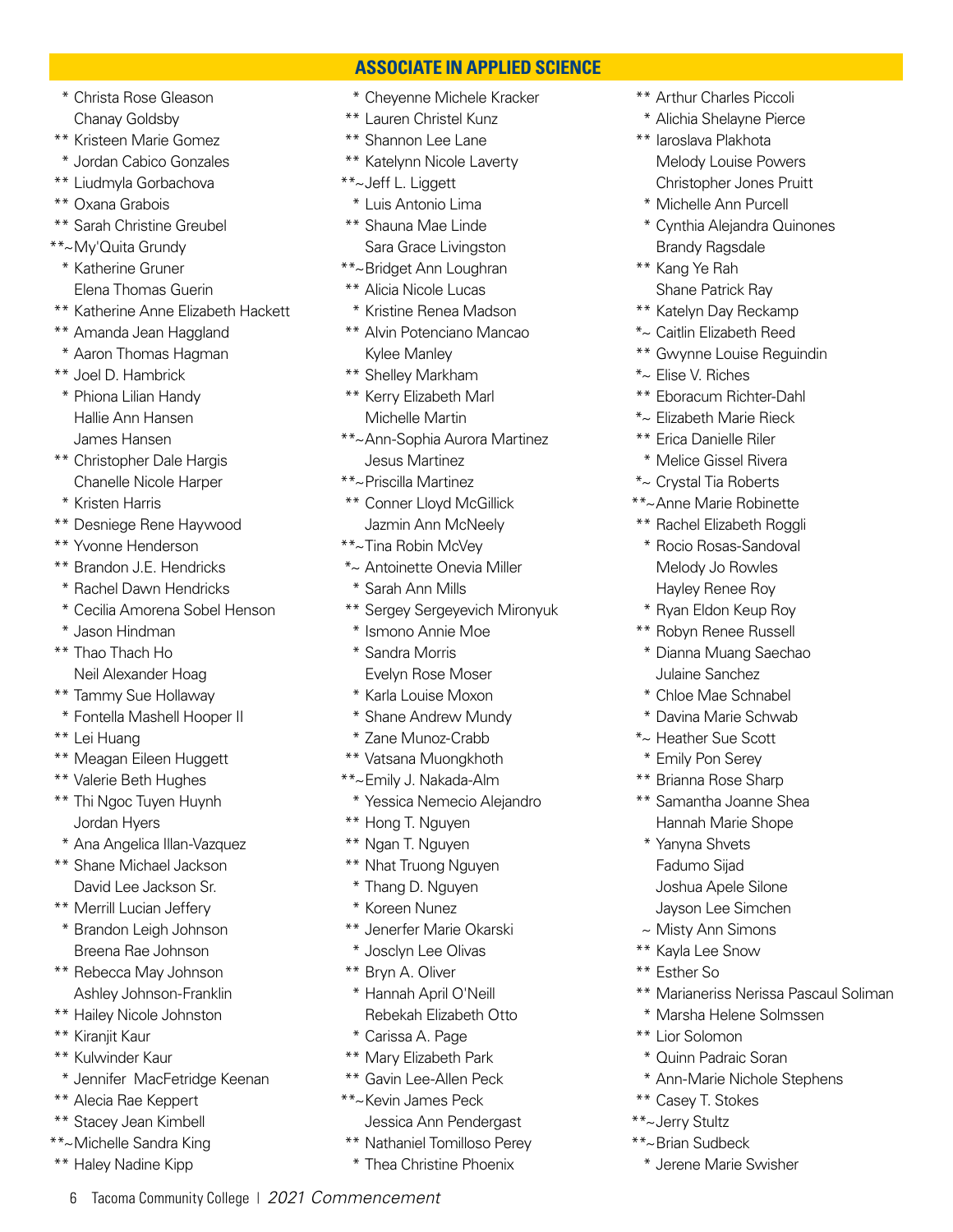### **ASSOCIATE IN APPLIED SCIENCE**

**ONE-YEAR CERTIFICATES**

Nattakul Tadathongkul

- \*\* Toni Angelina Tardif Marcus Lamoene Taylor Ashlyn Elizabeth Thomas Turner Evan Joseph Tier
- \*\* Millesha Bess Tovar-Springs
- \* Jaamise Louise Trimble
- \*\*~Jason Lawrence Trine
- \*\* Irina Tymchuk
- \* Keisha Nichole Tyson
- \*\*~Natalie Udlock

 Lea Clanton Gregory Conley Morgan Taylor Cornett Norah Claire Curtis Susan Linda Dahl William Michael Dankiw

### \* Ian Zachary Vandersteen Giovanni Manuel Vasquez Anita Velazquez

- \* Michelle Anne Waid
- \*\* Samantha Rae Ward
- \*\* Quincy Welsh
- \* Alana Marley Wilkerson
- \*\* Shari Lynn Williams
- \* Cora Beth Wilson
- \*\*~Sean Patrick Wilson
- \*\* Lindsey Lee Wodrich
- \* Katherine Suzetta-Ann Wolfe
- \*\* Jamesa Jane Woods
- \*\*~Mia Michelle Wright
- \*\* Taylor Rachel Wright
- \*\* Biwei Zhang Wrolson
- \*\* Sin Yen Wu
- \* Micah Allen Yeagley Angelica M. Zarate
- \*\* Christina Aleksandra Zhurko

 Billy Agbavon Dhena Rayne Albert Omnya Abdulsalam Sufyan Al-Jaberi Asia Marie Andino Kevin Aram-Panahi Liza Lehua Ashley Rocio Avila Gonzalez Kimberley Anne Bauman Patricia Ann Beane Erika Ann Berry Nichol Marie Blackwell ~ Michelle Ann Bradford Susan Emily Bradley Shauna Brannen Skylar Lee Broadwell Jeanie L. Brown Rachel Bryan Angelique Butler Kenyetta Carmack Elizabeth Marie Carter Leah Choi Jung Mee Chong

- Jeanette Elizabeth Day Anjeanette Deloney Rebecca Ann Dickson Liliya Dobrogorskiya ~ Carly Robertson Dryden Monique Dubose Felicia Ellenwood Tamara Ensminger Davika Jane Erickson Nastachia Denise Frederick Jennifer Freeman Traci Jo Fritzer Charise Evelyn Gilbert Chanay Goldsby Liudmyla Gorbachova Oxana Grabois Ethan Christopher Grant Sharee Elaina Gregg Charis Amanda Guyt  $\sim$  Erin Catherine Janess Harris Erin Renee Hart Michelle Rai Hart
- Desniege Haywood Kathleen Christine Hentze ~ Katrina Marie Hernandez
- Fontella Mashell Hooper II Kaitlyn Hillary Mae Howard Erin Howatt

 Raven Hudson Jordan Hyers Lori Jefferson Nicole Ashley Johnsen Breena Rae Johnson Christina Diane Kasper-Lewis

- $\sim$  Michelle Sandra King Sophia Marie Kingsley Alicia Marie Lamb Shannon Lee Lane
- ~ Jeff Liggett Luis Lima Sara Grace Livingston Karen Elizabeth Lofgren
- ~ Linda Faye Lofton Oksana Lohvin Alvin Potenciano Mancao Kylee Manley Esmeralda Martin
- $\sim$  Tina Robin McVev Sarah Ann Mills Demetria Mitchell Ismono Moe Mary Morrison Evelyn Rose Moser
- ~ Emily J. Nakada-Alm Autumn Nguyen Josclyn Lee Olivas

| $\overline{ }$<br>$\overline{c}$<br>ш | <b>ACADEMIC HONORS</b> | Description                        | <b>CORDS</b>      |
|---------------------------------------|------------------------|------------------------------------|-------------------|
|                                       | ** HIGH HONORS         | 3.66 or higher grade point average | Double gold       |
|                                       | * HONORS               | 3.33 to 3.65 grade point average   | Single gold       |
|                                       | $\sim$ Phi Theta Kappa | International Honor Society        | Blue and gold     |
|                                       | U.S. MILITARY VETERAN  |                                    | Red, white & blue |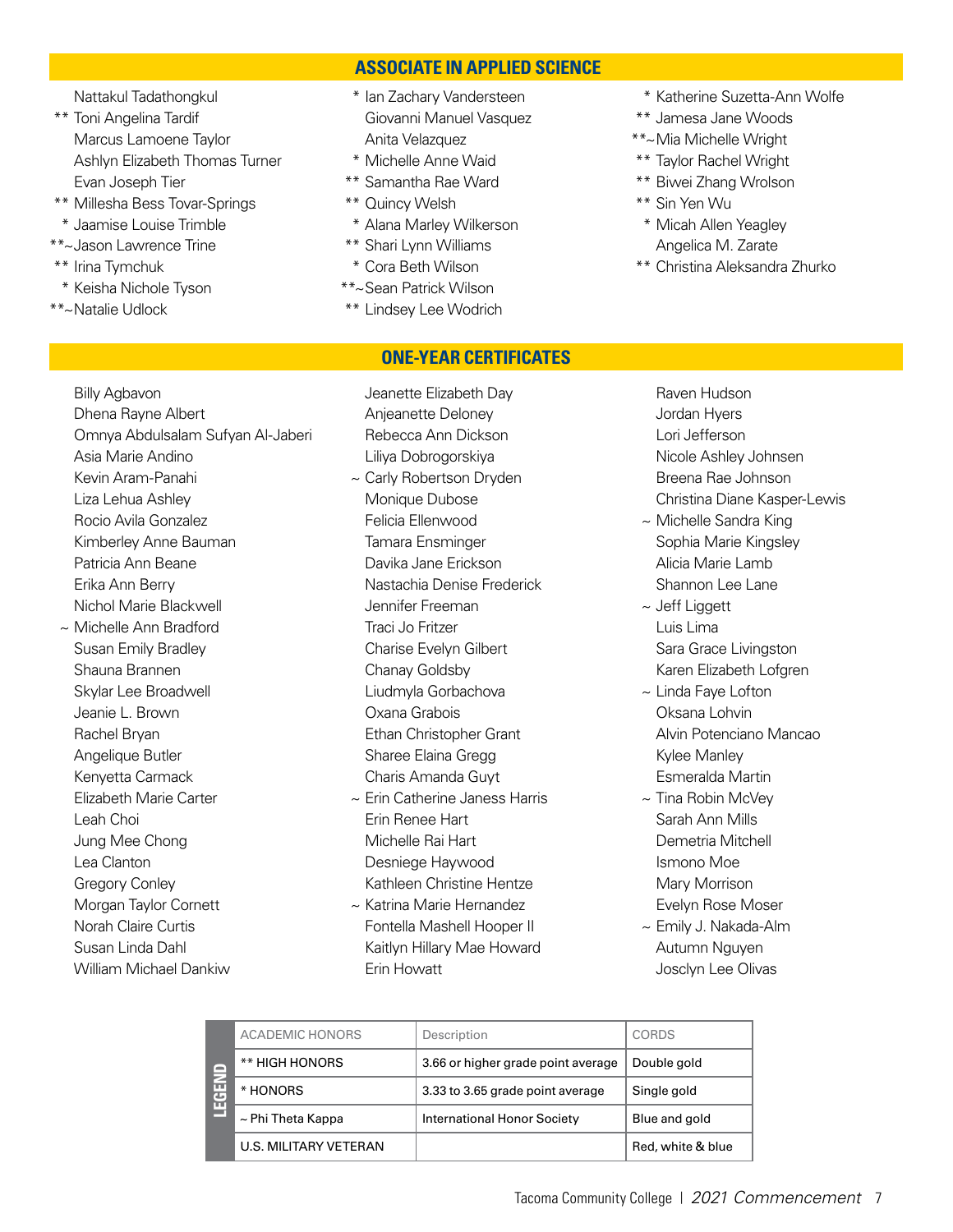### **ONE-YEAR CERTIFICATES**

- Madison Marie Oliver Elizabeth Park Alanna Parkins Jessica Ann Pendergast Andre Penner Iaroslava Plakhota Maria Pullum Ali Suhail Rana
- ~ Caitlin Elizabeth Reed
- ~ Elizabeth Marie Rieck Melice Gissel Rivera Janice Roberts Rocio Rosas-Sandoval Siera Renae Santiago Windy Schatz Juanita Schipper Chloe Mae Schnabel Davina Schwab
- ~ Heather Sue Scott Jessica Scott Marissa Danielle Serrano Samantha Joanne Shea Jayson Lee Simchen
- ~ Misty Simons Briana Renee Smith Quinn Padraic Soran Janell Lanay Sparks Ann-Marie Nichole Stephens
- ~ Brian Sudbeck Roberta Sue Swanstrom Marcus Taylor Bethany Tesfaye Ashlyn Thomas Turner Maxwell Thompson
- Kelsie Tieden
- Atalani Tili
- Millesha Bess Tovar-Springs
- ~ Natalie Udlock Giovanni Manuel Vasquez Joellen Reineck Wilhelm Shari Lynn Williams Tiffany Williams Tonie Williams-Irby Katherine Suzetta-Ann Wolfe Jacqueline Wortham
- ~ Mia Michelle Wright Cortony Annisha Yorio Christina Aleksandra Zhurko

### Sara Anne Natalia Abbott Gaeton Perry Abels Kristen Michelle Abendroth

- \*\* Braden Neil Adame
- \*~ Tifarah Aubrey Jeanette Aelmore Angelina Yakovlina Akinshev Emma Elizabeth Alexander
- \* Omar Waleed Algzhali Nicole Allen Dania Altameemi
- \* Michelle Jei-Yi Altop Jordyn Marie Amell
- \*\* Megan Elise Amundsen Ryan Spencer Anderson Maxim Andren
- \* Montana Jayne Andrews Ashley Daniela Anita-Barriga Yuri Ana Arakaki
- \*\* Andrea Lynn Archambault Vernalisa Vayonetti Atonio Ashley Lyndzey Marie Aycock Kashaud K'Waun Babbs
- \*\* Kyle Thomas Bailey Camellia Lee Baker Madalyn Marie Banouvong Jennifer Barajas
- \* Maisy B. Barbosa
- \*\*~Victoria Elise Barnhart
	- \* Allison Barrett
- \* Haily Raylene Barrett
- \*\* Katherine Rose Bartell
- \* Piper Ann Bauer
- \*\* Thomas James Bauer
- \*\* Avery Baxter
- \* Ashley Marie Bearer
- \*\*~Madeline Claire Bebich
- \*\* MaCaila Ann Beck
- \*\* Emma Michelle Beggerly
- \*\* Emilia Grace Bell
- \*\* Hanae Ben-Aissa
- \*\* Morgan Lee Bennett
- \* Robert Maranon Bennett
- \* Lillyan Rose Bereckis
- \* Christian Ramon Berrios
- \* Conner Joseph Beuning
- \*\* Rachel Allison Biehl Matthew Taylor Bissell
- \* Summer Natalie Bliss Yager
- \*\* Clara Katherine Bock
- \*\* Leanne Alicia Bocking
- \*\* Dylan Barry Boeholt

### **ASSOCIATE OF ARTS**

Claire Grace Boeshaar

- \*\* Lauryn Keshayla Faith Boschulte Elona Nicole Bowyer
- \* Bentley Allen Brandt
- \* Baylee Nicole Breiner Abigayle Jayne Brooks Tanyel Imani Brooks
- \*\* Ian Nicholas Brown
- \* Rachel Cecellia Bryan Allison Elizabeth Bryant Trevor Knight Buchanan Elsa Anne Buchert Michael Paul Bucklin Maiya Ray Buettner Johansen Janelle Marcell Burns
- \*\*~Eric James Cady
- \* Stephanie Camacho
- \*\* Matthew Aaron Cannelora Joshua James Cannon Jacob Daniel Carey
- \*\* Paige Elizabeth Carr Ciona Kaye Carrico
- \* Evangeline Joy Cassis
- \* Dreama Duenas Castro Jessica L. Catlett Sarah Catterall Trevor Cavanaugh Anesha Lameeka Cearlock Luka Cecic
- \*\* Manuel Alexis Cedillo Oscar Fernando Cerna
- \*\* Alexandra Cecilia Chacon Alyssa Tida Chap
- \*\* Evelyn Nicole Chau Chun Kwan Cheung
- \*\*~Lam Chi Wai
- \*\* Vivian Yi-Seul Cho
- \*\* Emmitt Delim Choi
- \*\* Anna Li Qin Chowayou Gaby Tatiana Chueca-Mendoza
- \* Freya Ballou Church Kacia Marie Clark Keoni James Clark
- \*\* Steve Paul Clark
- \*\* Madeline Piper Cline Jeremy William Cobb Kayla Sun Cole
- \*\* Rachel Irene Collins
- \*\*~Eric Michael Colon
- \*\* Sean Webster Conniff
- \*\* Jesse James Cook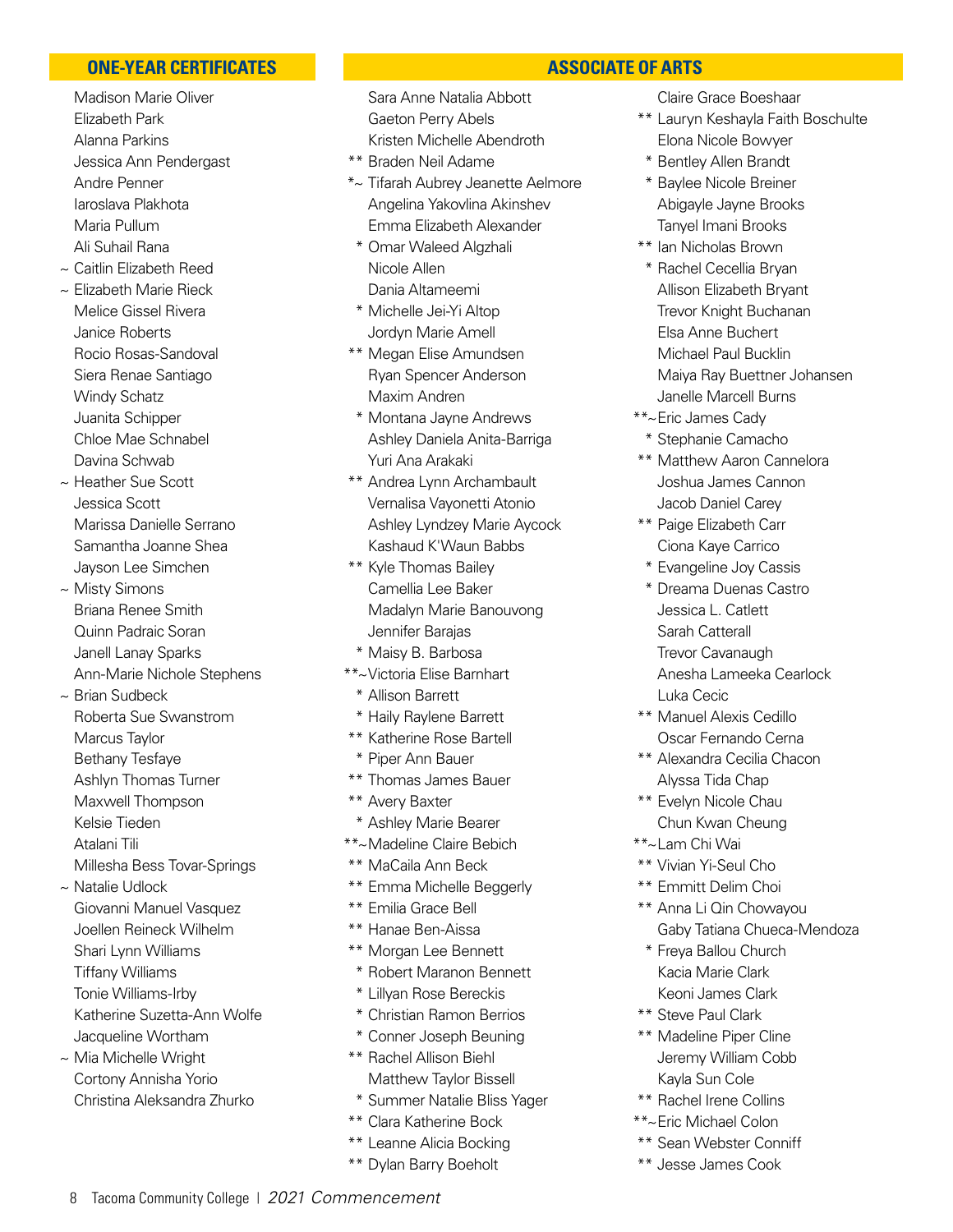\*~ Hyon Cooper Alyssa A. Corbett

- \*\* Gabryelle Nicole Costner Lilly Chi Craig
- \*\* Ashlyn Robin Crocker Violet Helen Cronemeyer Kelli L. Cruz

\*\* Maya Cruz Trevor L. Curley

- \*\* Sara Jane Curran Aleah Nicole Curtis
- \*\* Nicholas Ernesto Curwood
- \*\*~Sierra Michelle Dague
- \*\* Alexandra Frances Dahy
- \* Yue Dai
- \*\* Karly Michelle Dammel A'layzha N. Daniels Kelsey K. Daugherty
- \* Elizabeth Ann Davis
- \* Hanna Elizabeth Davis Israel Emani Davis Whittannie Elise Davis
- \* Nicky Day Sarah Rene'e Dearinger Heather Rae Decent

\*\* Anya Laurel DeGroot

- \* Savan Michelle Delong Kaisa Elisabet Demulling Yunweihe Deng Alysia Michelle Denizard-Robinson Brittany Ann Denton Angelina Maria DePaul
- \* Michael Parker Derouin
- \*\* Tashawn Jnea Deville
- \*\* Glenda Dixon
- \*\* Bao Ngan Thi Doan
- \*\* John Van Doan
- \* Susanna Dodo
- \* Madison Elizabeth Dolan
- \* Bryce Adian Dull
- \*\* Kyle Ross Dunning Keith Anthony Edwards Sydnee Arianna Ustina Edwards
- \* Emily Elizabeth Ehrhardt Martin Steven Ellison
- \* Celia Rose Emens Jared M. Engman
- \* Carly Sue Erkers Miranda Elizabeth Erwin Balmore Escobar Titus Alexander Evanoff

\* Grace Lavina Linn Evenson

 **ASSOCIATE OF ARTS**

- \*\* Ashley Chantelle Fahey
- Brayden T. Falk
- \*\* Abigail Grace Farmer
- \*\*~Tiffany Pangelinan Fegurgur
- \*\* Rylee Nicole Fenske-Radford Kristina Ferrara Ada Iveth Figueroa
- \*\* Alexander Connor Finch
- \*\* Ryan Christopher Fisher
- \*\* Jalin Marie Fitzgerald
- \*\* Reid Scott Flesher
- \* Julia Rhea Fordham
- \*\* Jaidenn Alexandra Foster
- \* Joseph Michael Schultz Foster Grecia Sarai Franco Aidan James Franklin
- \* Azja Solaire French
- \* Cosette E. French
- \*\* Mason Michael Fritsch Ashley Fruik
- \* Nicole Paige Gaddy
- \*\* Cassidy Zion Garces Alexjandro J. Garcia
- \*\*~Erasmo Adlai Garcia
	- \* Krystal S. Garland
	- \* Cole Jonathon Garner Erika A. Garner Robert Michael Gentile
	- \* Deanna George
- \*\* Ellie Shannon Gerth Ailsa Mary Gilbert
- \* Lauren Elizabeth Gilman Lauren Kay Glazebrook
- \* Brandon Michael Goh Alexandra Gomez Johnathan Manuel Gonzalez Fernan Navarro Gonzalez Oses
- \* Lilly Noelle Gould Carlene Elizabeth Goulet
- \*\* Zoey Kathryn Elizabeth Grant Bradley Tyson Makoa Grewe Tanner Avery Grewell
- \*\* Duncan Garyn Griswold
- \* Natalee Pearl Grover Sharvoski Sharrod Gunn Carolina Guzman
- \* Tavia Karoline Haberman Joseph Stephen Habersetzer Hannah Marie Hagedorn
- ~ Katrina Isabella Hagel

Logan McWhirter Marie Halvorson

- \*\* Cecilia Qingli Hamburg Jessica Taylor Irene Hamel Sarah Imani Faith Haque
- \* Angelic Monet Hardy
- \*\* Emma Elizabeth Harrison Levi William Harrison
- \*\* Laurel Marie Harvey
- \*\* Michael Ian Hastings Bethany Hawes
- \*~ Rebekah Rose Hawthorne
- \* Asanté Kamari De'Von Hayes Michelle Renée Hayward Carson Mathieu Helland Mark Henderson
- \*\* Jordan Renee Hendrix Angelina Josephine Hermens Jose Hernandez
- \*\* Lolita Emma Lopez Hester
- \*\* Jakob Heuschert
- \* Grace Mila Hewitt Lauren Ashley Hicks Natalie Grace Hoke
- \* Sydney Holaren Matthew Aden Holt
- \*\*~Corey Oliver Hood
- \*\* Jade Kaulumealani Hopkins
- \*\*~Dylan Cole Horwath Isabel Rachell Hoskins
	- \* Malena Rose Hostetler Aidin Elizabeth Howard
	- \* Anqi Hu
- \*\* Alysha Marie Hudson
- \*\* Kyla Jade Michelle Hudson
- \* Alissa Merrill Humbert
- \*\* Elizabeth Anne Hume Josiah Douglas Hummel Corine Joanna Hunter
- \* Sam Huynh
- \*\* Vy Huynh Thomas Jaden Hwang Ky'Shawn C. O'Neal Hyneman-Pruitt
- \*\* Chihiro Irifune
- \*\* Timothy Jonathan Isenberg Marisa Ito Erik David Iverson Isaiah Anthony Jackson
- \* Justice Simone Jackson Mishelle Corrine Jackson
- Adam Jacques \* Lela Anastasia Jagosh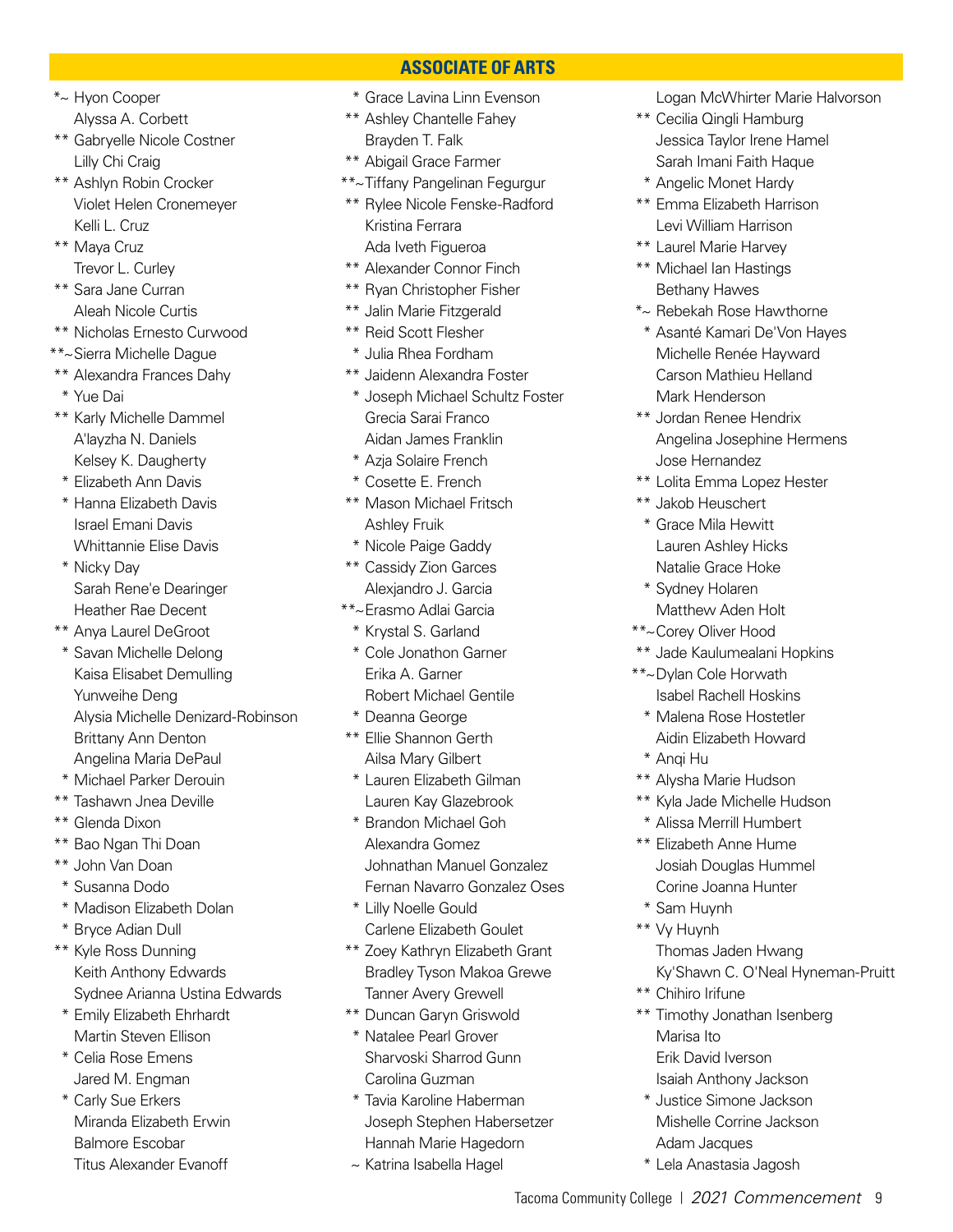Noel Nitaya Jenkins

- \*\* Rock Hunter Jenkins II Evie Marie Jensen
- \* Nia Marie Jiles
- \* Harvey Andrew Johns
- \* Dyson Douglas Johnson
- \* Grace Mae Johnson Seth Andrew Johnson Kamaria Rebecca Johnston Logan Anthony Jones Malik Jaheim Jamaal Jones
- \* Rachael C. Jorgenson
- \* Taylor Mate Kabacy Grey David Kamasz
- \*\*~Riku Kanda
- \*\* Abbigail Dianna Kanouse-Schaefer Maxwell James Kein Blake Stephen Kelley
- \*\* Heather Ann Kerr
- \*\* Jacob Alexander Kesling Daelie Alice Keuter
- \* Charlotte Lee Kiehl
- \* Jacob Gunhui Kim
- \* Sung Min Kim
- \* Alex Hailey King
- \*\* Hannah Elizabeth King Evan Arend Kingma
- \* Michaela Elizabeth Kinzey
- \*\* Kyler Michael Knight Kaitlynn Cory Koehn
- \*\* Kazuya Kojima
- \*\* Kaylee Elizabeth Kokmeyer Garret Andrew Remington Kollar
- \* Sean Alexander Koris Andre Piotr Kravtsov Anthony Winterforest Krejci
- \* Cecelia Isabella Krupnik
- \*\* Zhanna Kukosh Peyton Alexis LaBarge
- \* Cassius Dale Ladenburg Frances Tillman Lake Stanislav Victor Lala Vladislav Valentin Lala Alejandra Landin
- \*\* Isabella Marie Landon Adam McClee Lanier
- \*\* Marcus Lawrence Larsen Abhi Craig Larson
- \*\* Joseph Marc La Spina Sioeli Joe Laupati
- \* Daniel Ilya Lavochin

### Levi J.O. Layton

- \* Carter M. Lea Tanya Viktor Legkun
- Alyssa Marie Lehman Madison Elsie Lence McKenna Elizabeth Lence Kira Lorraine Lenzi

 **ASSOCIATE OF ARTS**

- \* Hannah Paige Lerman Aubrianne Rose Lewis Emmett Linton III
- \*\*~Sophie Marie Loft
- Jaelen Sage Marie Long
- \*\* Brandie Monique Lorenzo Cherie Lyn Villanueva Loristo Alyssa Lania Loun-Lowery
- \* Derek Lee Lounsbury
- \*\* Grayson Quinn Loupas
- \*\*~Joshua J. Lovejoy
	- Xavier Lovelace
	- \* Sullivan Lucier-Benson
	- \* Ashley Nicole Luco
	- \* Avery Cole Ludolf
	- Kiersten Alexandria Luedtke
- \*\* Austin Luu
- \*\* Zachary Thomas Lynch
- \*~ Erin Amelia Christine Macdonald Levi Austin Mack
- \* Makayla Jayden Madden Morgan Sofia Madden Corey Wayne Madison Michiko C. Madison
- \*\*~Mirella Irene Madrigal Lopez
- \*\* Anna Joy Magnuson
- \*\* Kaitlyn Elizabeth Mahoney Rebecca Maloney
- \*\* Ines Claire Malti
- \*\* Chantel Mae Pangilinan Manapat
- \* Daniel Laughing Eyes Mansulla Tony Lashawn Marion Jr.
- \*\* Madeline Nikole Markham Catherine Diane Martin
- \*\* Peter Eric Martinak Emmanuel R. Martinez Mikaela Carmen Mascorro
- \* Joana Jacqueline Mateo Sarah K. Mathews
- \*\* Reegan Ashleigh May
- \*\* Anna-Liisa Elisabeth Mayor
- \*\* Summer Raye Mays Cassidy Mae McCloud
- \*\* Emma Machiko McDonald

Demario Laquan McFann

- \*\* Elliana Renee McFarlane
- \*\* Janell McFarlane
- \* Melissa McGehee Solomon Malachi McGinnis Brady Allen McIlvenna Aaron Jackson McKernan
- \* Elijah Curtiss McLaughlin Lucas Rorymor McLeod
- \* Angela DoungDara Meach
- \* Dawson Robert John Meerdink
- \* Makena Mehlert
- \*\* Matthew Ryan Mehlert Madena Mena Cecilia Soledad Miguel-Lucas
- \* Caleb Scott Minner Demetria Mitchell James Ellexander Mitchell
- \* Kylie Rose Mocan
- \* Ashley Monroe Leslie K. Montgomery Magdalena Morales Wendy Gail Morgan Brooklynn Jae Morris Shan Lee Morris
- \* Emi Afton Mott Amanda Marie Mottershead Sophia Annalise Moushegian
- \*\* Anarae Chansarin Mouth
- \* Tennessee Rose Muldrow
- \*\* William Norwood Mulflur
- \*\*~Reina Beth Mullen Kathryn Elaine Murphy Megan Marie Murphy Sean Patrick Murray Lyudmila M. Musatkin Kaden Marlon Musgrove
	- \* Emily Rose Muterspaugh
- \*\* Ryvyr Maelyn Daniel Mutsu Cyrus Alexander Myers
- \*\* Collin Norris Nager
- \*\*~Marina Lindsey Nance
	- \* Jillian Andrea Lee Nelson Kyle Nelson Bailey June Ng
	- Faith Maryann Ngaruiya
- \*\* Andy Tu Nguyen
- \* Mandy Tran Nguyen Thoa Cynthia Huynh Thi Nguyen
- \*\* Tommy Nguyen Vy Yen Nguyen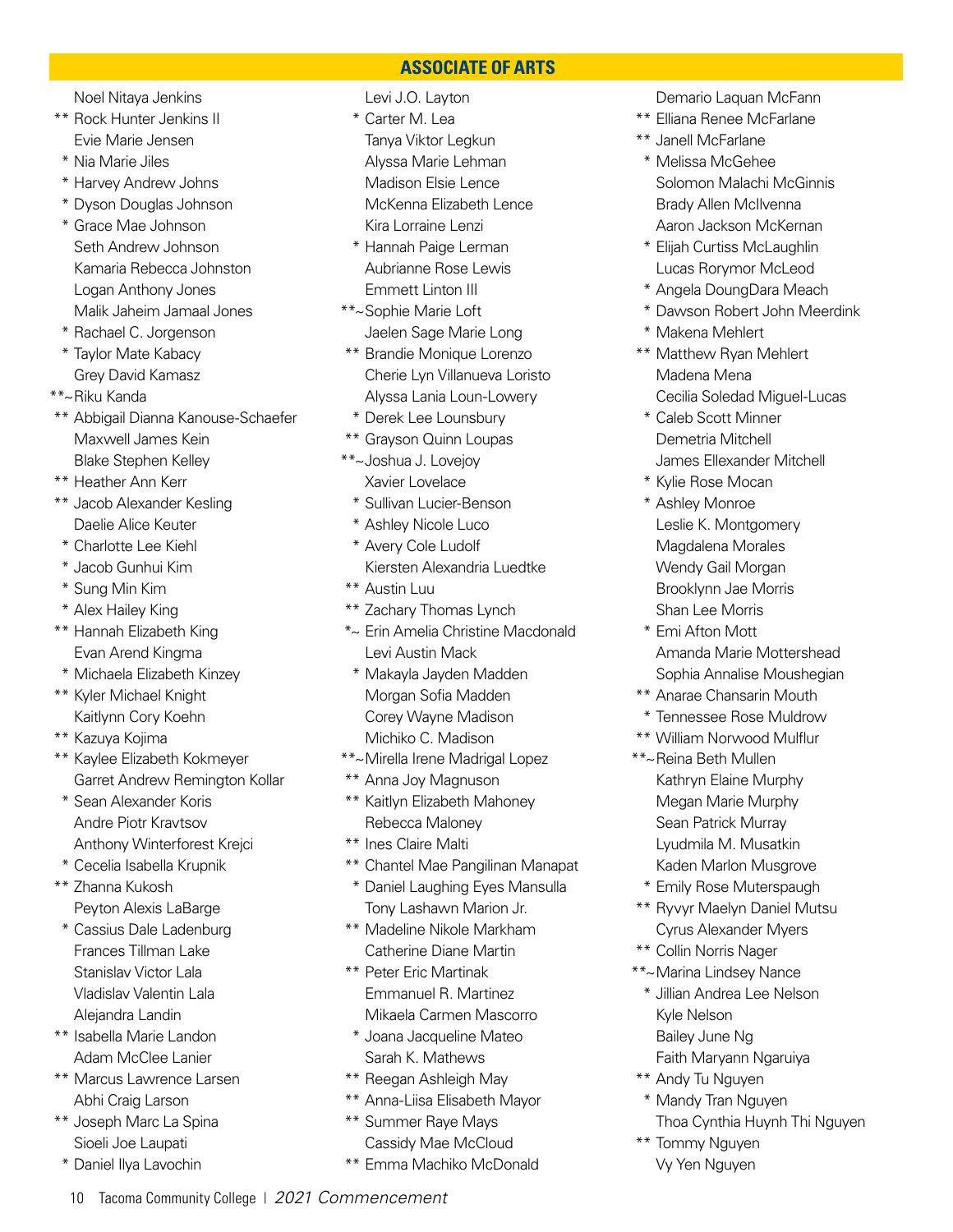Joshua Manuel Nicholas Avery Grant Nicholson Matthew Martin Nicholson Jasmine Victoria Nighswonger

- \*\* Joel Parker Noren Johnaven Raymond-Cole Notti
- \*\* Dalen Ny John M. Obaid
- \* Gabrielle Reice Oharra Donovan Javon Oldham
- ~ McKinley Anne Olson \* Michelle G. Onufer Magaly Dassah Ortiz
- \*\* Esther Rubie Owen
- \*\*~Grace Maxine Owens Ryan Padilla
- \*\* Gisela Palacios-Flores
- ~ Ofeli Aritzel Palacios-Flores
- \* Jacob Douglas Parrish Karimah Anisah Pasha Megan Lee Paul
- \* Lianna Pavenko Kevin Edward Pearson
- \*\* Tristan Andrew Pearson
- \*\* Taija Lynne PerryCook
- \*\*~Judith Jean Peters
- \*\* Tara L. Petersen Julia Petrovskaya Emerson Isael Pimentel \* Isaac Joshua Pineda
	- Austin Thomas Piper
- \*\*~Angelina Sergeyee Pogosian
	- \* Brittany Allyson Powell Raquel Araceli Prado-Huerta Angelique Everisma Putri
- \*\* Marlena C. Borja Quintanilla-Martinez
- \* Micah Hazen Quiton Zyree Alexzia Raban Olivia Marie Ramirez Jordan Ariel Ramlochan Quinn Stephen Rawson
- \* Charlize Leilani Renderos
- \* Abigail Lilly Reneau Sergio Reynolds-Rivera
- \*\* Brittain Rhodes Kaleinani Mei Rideout
- \* Clarice Olivia Rigglesford
- \*\* Mariah Marie Ringel
- \* Darrian Andrew Rivers
- \*\* Wesley Taylor Robinson
- \*~ Gabriella Geneva-Inez Rojas
- \* Kohl Christian Roland
- \* Jennifer Ronda
- \*\*~Nicolas John Rooney
- \*\*~Rachel Marie Rowe
- \*\* Lyla Monet Roy Tiffani Anne Rudolph Kaytlyn Alexandra Ruff
- \* Elise Sumiyo Rushton Corrie Rydberg Yazmin Aiko Sharifi Saber Alxzander Shaun Sabin-Lee
- \*\* Kayla Nohealani Sabol
- \* Zoe Alexandra Sacheck
- \*\*~Teala Nicole Sadler Margaux Isabella Salazar
	- \* Carla Aeson Carlos Samson Deja Sanders
	- \* Alexia Guadalupe Sandoval Sonia Sandoval
	- \* Priya Ashley Sardinia
- \* Yasmine Joanna Sayenko
- \* Connor William Schaefer Celina Gabriel Schlecht
- \*\*~Emma Grace Schmidt
- \*\* Riley Anne Schuller
- \* Rosabeth Audrey Schultz
- \* Olivia Gail Schuster
- \* Jacob Matthew Selander
- \*\* Maddison Michelle Sellers Adam Tyler Semmler
- \* Jayden Sayla Set

 Blake William Sharkey Hannah Elizabeth Shea Emily Eileen Shinn

- \* Yanyna Shvets
- \*\* Charlie Maeann Sikes Rebecca Marie Sincich
- \*\* Scott Andrew Singer Jesse JoAnne Slothower Abigail Jewel Smith Aubrey Rose Marie Smith Janiesa Nicole Smith
- \*\* Justin Trevor Smith Karrington Aeneas Smith
- \*~ Kirsten Marie Smith Katelyn E. Snowden
- \* Kielenani Maraea Spain Greene
- \*\* Griffin Welch Sparrow
- \* Kathleen Kimie Spence Ebony Verna Spencer
- \*\* Rachel Stevens
- \*~ Brett Ian Stewart
- \*\* Wynne Kathleen Stewart
- \*\* Brett Edward Stock
- \* Jacob Edward Stoner
- \*\* Jack Antonio Stout Taylor Nicole Stump
- \* Bradley Joseph Sturgeon Arlene Surgeon
- \* James Anthony Swegle
- \* Ayumu Tajikawa
- \* Annalie Rowan Taschner
- \* Keeon Lamar Tate II
- \* Amanda Hali Tatro
- \*\*~Travis Rodney Taylor Bonnie Teafatiller Elisabeth Grace Tena
	- \* Mokoia Jonah Tennant Jack Waldon Tesarik
- \*\* Brandon Edward Thompson
- \* Cailin Teya Thompson Chelsea Leigh Magno Thumberg

| π.<br>m | <b>ACADEMIC HONORS</b>       | Description                        | CORDS             |
|---------|------------------------------|------------------------------------|-------------------|
|         | ** HIGH HONORS               | 3.66 or higher grade point average | Double gold       |
|         | * HONORS                     | 3.33 to 3.65 grade point average   | Single gold       |
|         | $\sim$ Phi Theta Kappa       | <b>International Honor Society</b> | Blue and gold     |
|         | <b>U.S. MILITARY VETERAN</b> |                                    | Red, white & blue |

### **ASSOCIATE OF ARTS**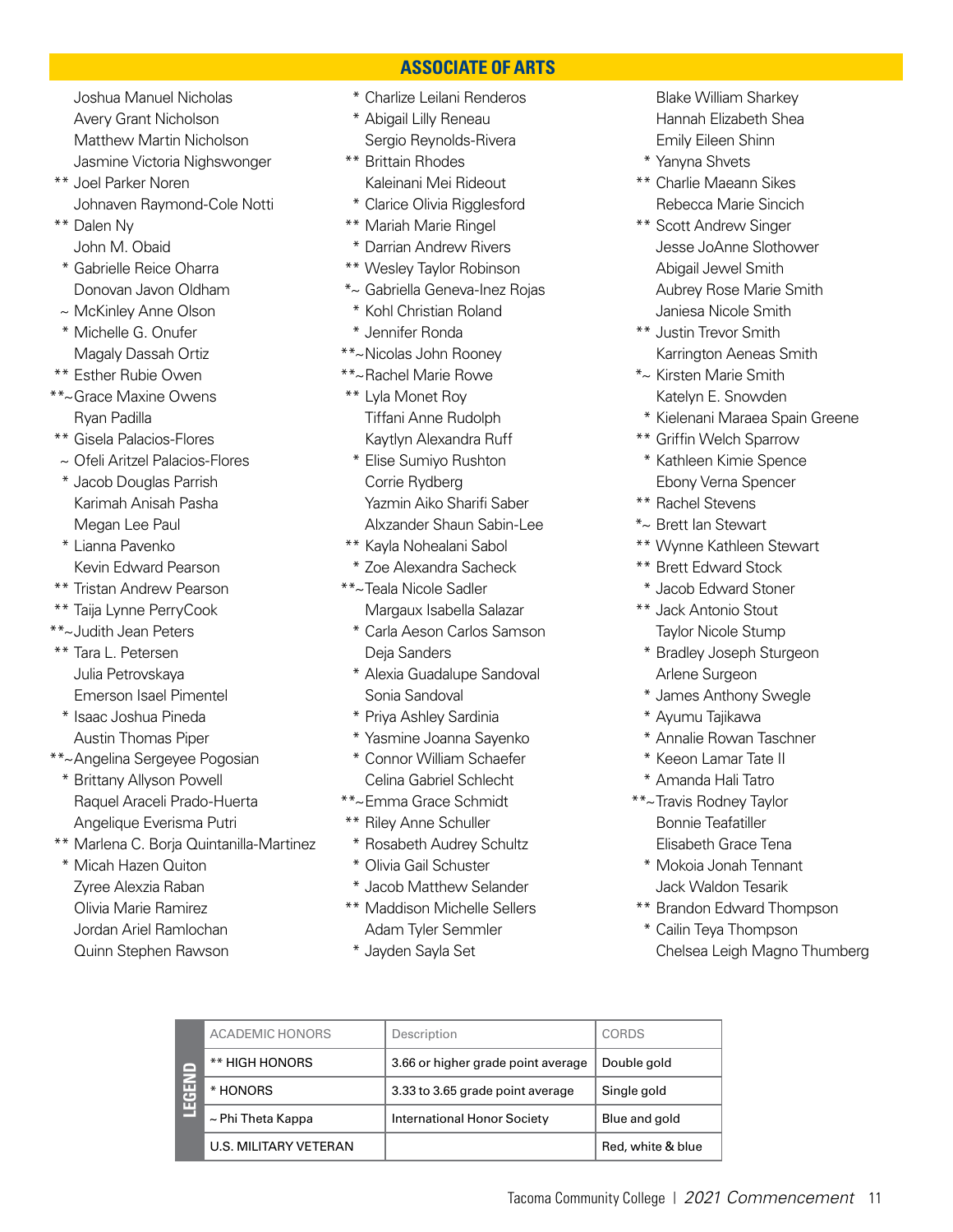**ASSOCIATE OF ARTS**

Melania Nikolay Tiginyanu

- \*\* Emma Rose Tinsley Laila Paris Tobias
- \*\* Jonathan Siakifilo Tohovaka Jr.
- \*\* Joseph Anthony Tolland
- \*\* Tallin Olivia Lu Tomter
- \* Charlie Tran Mckinlee Juliette Traynor Reagan Lang Trim
- \* Joshua Michael Trujillo Isabelle Sophia Tweet Desiree Gabriela Valdez Mikaela Valdez Steven C. Valdez
- \*\* Destiny Nichol Valencia
- \*\* Emmalee Alyssa Van Komen
- \*\* Audra Marie Van Uitert Katie Lynne Van Zonneveld
- \* Sydney Evelyn Vasquez
- \*\* Bogdan Velychko Elijah Visintainer
- \* Caleb Paul Volkoff
- \*\* Andrey Votaman
- \* Tatyana Yurievna Voytekhovich
- \*\* Katie Thanh Vuong
- \*\* Hui Wang Wagner Jordan Alexander Wagner Caleb Everett Waldron

 Lanyece Dionna Alexander \* Alexis Makaylah Clarkson Sarah Anne-Marie Clemente

\* Hannah Nicole Clifton \*\* Anastasia Diane Costanza \* Katherine Elizabeth Hackney Rebecca Elise Leonard

- Austin Brandt Walker Collette Theresa Walker Jewell Marcelino Walker
- \*\* Amy Towne Waller
- \* Kendal Brooke Walls Gage Keola Walters
- ~ Cynthia Njeri Wambaa
- \* Daoyi Wang
- \*\*~Katrina Alexandria Wangen
- \* Curtis Clayton Ward
- \*\* Inocentia Graciela Warman
- \*~ Kurstin Elizabeth Watland Isabella Kristine Weaver Gerry Weir
- \*\* Haley Nicole Welch
- \*\*~Judy Welsheimer
- \*\* Hannah M. Wendling
- \*\* Olivia Lynn Wessal Nichole Laurenne West
- \* Lawrence R. White
- \*\* Olivia Maxine Whitmarsh
- \*\*~Morgan Grace Whittington
- \*\*~Nicholas Korwyn Wiklund Haley Kathleen Wilbur
- \* Sophia Renee Williams \*\*~Kameryn Elizabeth Willson
	- Carter Brooks Kahili Wilson Jessica Renae Wilson

### **ASSOCIATE IN BIOLOGY**

- \* Sophia Antoniette Maranan Tia McKinney
- \*\* Randi Lynn Mitchell
- \*\* Malvina Mpiga Essanga
- \*\* Kinh Quan Nguyen Genevieve Marie Riley Kaylie Teresa Kathleen Smith
- Kayla Elisabeth Taylor-Kutschal Thanh Phuong Trinh
- \* Alexis Rose Ward
- \*\* Thadeaus Peter Warren Lindsey Mae Watkins

| r —<br>æ.<br>ш | <b>ACADEMIC HONORS</b> | Description                        | <b>CORDS</b>      |
|----------------|------------------------|------------------------------------|-------------------|
|                | ** HIGH HONORS         | 3.66 or higher grade point average | Double gold       |
|                | * HONORS               | 3.33 to 3.65 grade point average   | Single gold       |
|                | $\sim$ Phi Theta Kappa | International Honor Society        | Blue and gold     |
|                | U.S. MILITARY VETERAN  |                                    | Red, white & blue |

- \*~ Steff Wilson Zachary David Wilson Andrew Joseph Winslow Nicholas Lee Wolanski
- \* Amber Kalyn Wolgamot
- \*\* Hannah Erin Wonser
- \*\* Alyssa Ann Woodberry Brianna Lynn Woods
- \* Brittany Ann Wooten
- \*\* Mercedez Christine Workman Kate Jacqueline Wornell
- \*\* Sau Ching Wut Galina Robbi Wynkoop
- \* Kyla Yamamoto Allyssa Renae Young Emma Elizabeth Young
- \*\* Emma Rachel Young Gavin Matthew Carroll Young
- \*\*~Waka Yujiri
- \*\*~Emery Anthony Zecchino
	- \* Avalyn Marie Zetterberg
	- \* Leshan Zhang
- \*\* Tongtong Zhang Dawei Zhao Saijun Zhuge Margaret Zhuravleva
- \*\* Valentyna Zubareva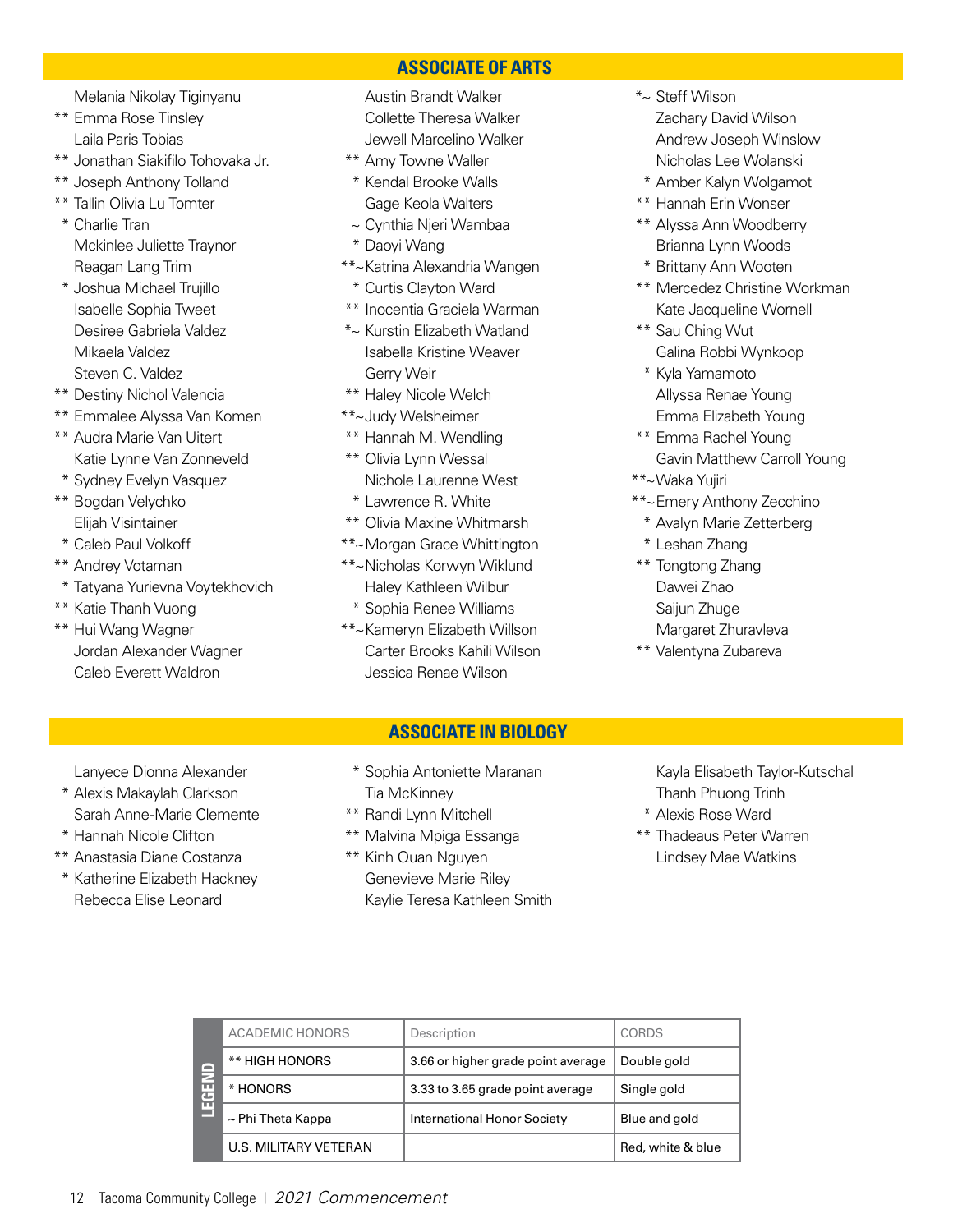Rocio Avila Gonzalez Margelo Kati Bowditch Jacob Connor Brown Antonio Francisco Burns Bunnath Chen

- \* Sirui Chen Massogona Cisse
- \*\* Salese K. Clark
- \* Hannah Nicole Clifton
- \* Bailey Victoria Cline Ashley Elizabeth Courtade
- \*\* My Ha Dinh \* Noel Draper Laura Sarai Edmundson
- \*\*~Annalynn Fain
	- \* Caleb Emanuel George Akinyele Gilbert Cinthya E. Guerra
- \*\*~Indigo Nicole Hill
- \* Joshua Young Hwang
- \*~ Rebecca Lynn Jones Drew Lewis Jordan
- \*\*~Jennifer J. Kudrick-Nichols
- \*\* Po-Yin Lai
- \*\* Olivia Megan Lanza Zoë Michelle Larzelier

### **ASSOCIATE IN BUSINESS**

- Ashley Jolin Lewis
- \* Gang Li
- \*\* Ngoc Thuy Trang Luong
- \*\* Tuan Anh Luong
- \* Paula Andrea Martinez Windell Matunan
- \* Christopher John Meyer
- \*\* Hoang Nguyen
- \*\* Kinh Quan Nguyen
- \*\* Mary Xuan Nguyen
- \*\* Ngoc Thuy Tien Nguyen
- \*~ Phuong Nguyen Nguyen
- \* Tram Q. Nguyen \* Van Le Nguyen
- Vuong Quoc Nguyen \* Karina Onishchuk Alexander George Ostlund
- Katie Lynn Park \*~ Soyeon Park Nasir Parker
- \* Mason Dominic Perotti
- \* Nam Haoi Phan Brittany Ellen Phillips-Baldwin Adreeana Francesca Phinizy Brittany Michelle Pietzke
- \*\* Madison Marie Price
- \* Spencer James Putnam Ugo Razafindratandra Scott Michael Rhodes Patrick Robinson Jr. Mason Patrick Rohleder
- \* Masha Pavlovna Rusev Sharon Nory Same Brianna Marie Six
- \*\*~Michael David Skramstad
- \*~ Philip Isaac Slater
- \* Lauren Taylor Smith
- \* Quinn Padraic Soran
- \*\*~Zachary John Standifer
- \* Reece Taylor Thompson
- \*\* Minh Khoa To
- \* Chi Thi Linh Tran
- \* Hoang Minh Tran Vanessa Onapia Tuggle
- \* Corey Logan Tuttle Gan Wang
- \*\* Biwei Zhang Wrolson
- \* Xinyu Xu
- \* Xi Yang
- Yixiang Zhang
- \*\* Yue Zhang
- \* Jacob Christopher Zink

### **ASSOCIATE IN COMPUTER SCIENCE**

- \*\* Caleb Joshua Churness
- \* Jace Nelson Cockayne
- \*\* Aaron Chase Eldridge Fatima El Obeid
- \* Yuqing Gao
- \*\*~Nathan Christopher Grimsey Joel Gray Hemphill
- \*\* Bao Quoc Huynh
- \*~ Peter Michael Iriarte
- \*\* Benjamin Jeffrey Jiang
- Christopher Don Karnes
- \* Kevin Daniel Kulman
- \*\* Kyle Labbe
- \*\*~Minh Trung Le
- \*\* Phuoc Le
- \*\*~Quan Nguyen Minh Le
- \*\*~Ryan Van Le
- \*\* Vi Dao Quynh Le
- \*\*~Kei Lok Lim Rowan Wolf Osmon
- \* Hellen E. Parpinel-Hobbs Griffin Lee Ryan
- \*\* Michael John Theisen Alan William Thompson
- \*\* Aimee Tyler Tollett
- \*\* Huy Quoc Anh Tran
- \* Andrew Glen Treece
- \* Elijah Emmanuel Antionne Truitt
- \*~ Oleh Uvarov

### **ASSOCIATE IN MUSIC**

- \*~ Olivia Jacobee Alston
- \*\* Lillian Diane Ball
- \*\* Bernadette M. Boyle

\*\*~Vicky Marie Bratcher \* Zhane Juniea Condly

- Samuel Thomas Harris
- \*\* Tiffany Rose Nguyen \*\*~Piero Carlos Ramirez Polastri Kathleen Dawn Snelling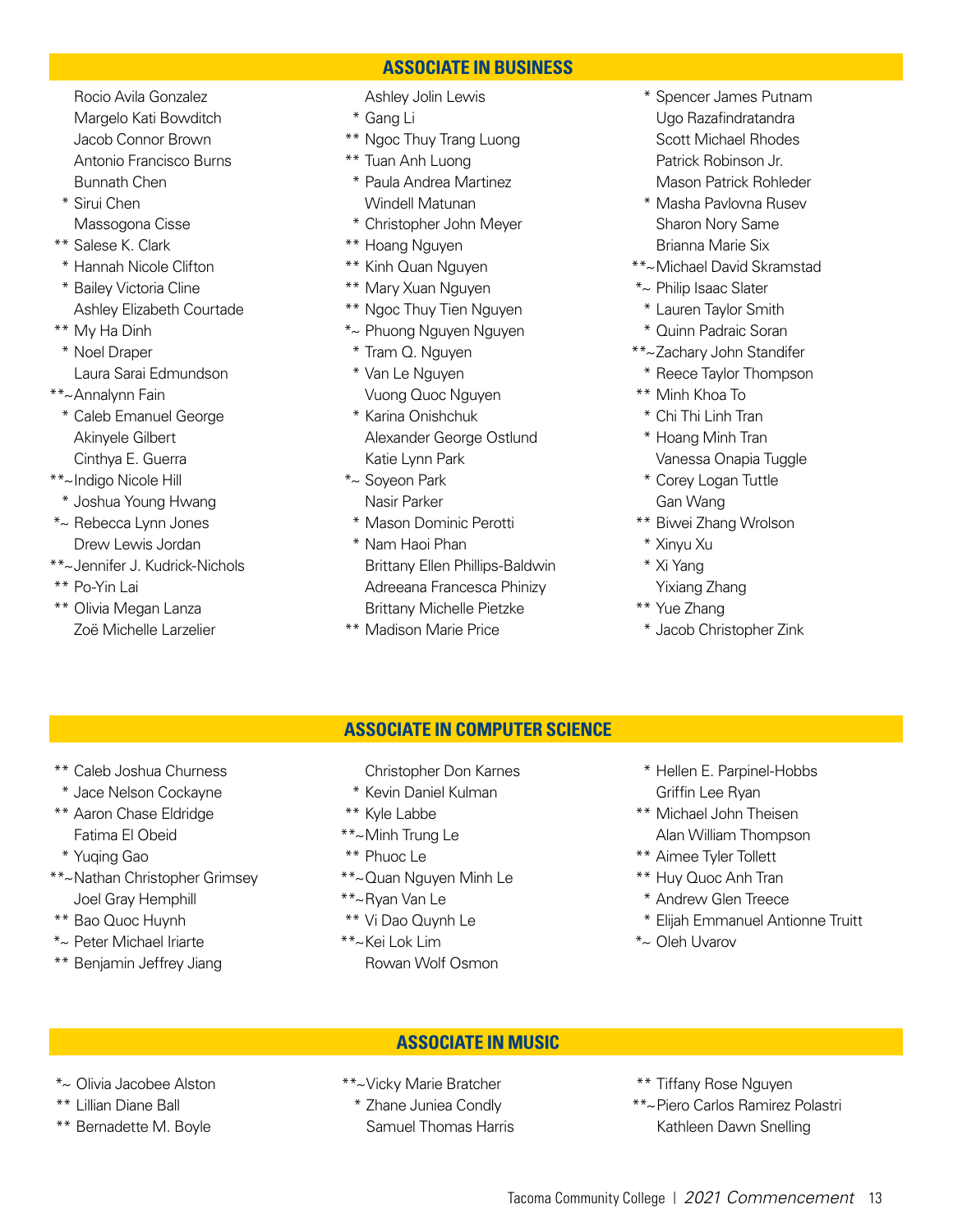- \*\* Maria Alvarez-Wagner
- \*\* Matthew Richard Anderson
- \* Christina Marie Arnal
- \*\* Kevin Dean Balecha
- \*\* Alexa B. Battelle
- \* Jeremy Michael Boose
- \*\*~Ruth Wanjiku Boro
- \*\* Claire Jeannette Bramli
- \*\* Bryonna Lei Budd Christopher S. Burkart
- \*\* Mason Ray Carter
- \* Yeline F. Cerezo
- \* Nery Jacqueline Cilio
- \* Megan Anne Crouch
- \*\* Rebecca Julianne DeGroot
- \*\*~Bethany D. Dragness
- \*\* Mason Lowell Echeverria
- \*\* Riley English Alina Espinoza
- \*\* Krista Diane Failey
- \*\* Nicole Leigh Faraca
- \*\* Noah Webster Godsey
- \*\*~Megan Nicole Godwin
	- \* Francois Grassy
	- \* Alex Groneck
- \*\*~Samantha Hargan
- \* Alex Jay Hertzog
- \*\* Toni Marie Hinderman
- \*\* Christina Marie Hixon
- \* Adam C. Hocutt
- \*\* Katherine R. Holmen

 Jerimiah Acfalle \* Malaika Manlutac Altera Misty Rose Joy Lynn Andro

\* Jeyel Osinda Argana

Amanda Cheri Barrow

\*\* Anna P. Babin

\*\* Anurita Bhatti Carin C. Birka Kyle Travis Blevins Latina Marie Bunger \* Larissa Christina Caldera

\*\* Mason Ray Carter \*\* Kathryn Ruth Cassis Tricia Nicole Chan \* Bianca Hernandez Chase \* Sayon Laran Cheth \*\* Man Yee Michelle Cheung

\* Elizabeth Mahealani Holmes

- **ASSOCIATE IN NURSING** \*~ Adrienne E. Hood
- \*\* Qin Huang
- \* Jia Jing Kang
- \*\* Desiree Kathleen Karn
- \*\* Nadezhda Ivanovna Karnafel
- \*\* Alyssa Jayne Keller
- \*\* Se Eun Kim
- \* Jordan Koepfler
- \*\* Grayce Lee Kovarik
- \*\* Yana Aleksandrovna Kurkova
- \*\*~Katelynn Leah-Marie Lackey
- \*\* Erica Lynne Lathan
- \*\* Bethany Danielle Luckey
- \*\* Stephanie C. Machado
- \*\*~Jeanne Lissette Madrid
- \*\* Brittany McHugh
- \* Andrian Melnichuk
- \*\* Alexandrea Morton
- \* Liliya Musatkin
- \*\* Noelle E. Natale
- \*\* Cheri June-Marie Nelson
- \*\* Gretchen Elise Neuert
- \*\* Belinda Phan Nghiem
- \* Jason Nordquist
- \* Megan O'Connor
- \*\* Leakhena Oeurn
- \* Joohee Park
- \*\* Brittney Lauren Pellegrini
- \*\* Anastasia Petryakova
- \*\* Caleb Pierucci
- \*\* Parris Rebecca Pontious
- \*\* Kelli Courtney Quinlan

### **ASSOCIATE IN PRENURSING**

- \* Yelena Aleksandrovna Deshkina Sonia Devi
- \*\* Christina Georgina Donkoglo
- \*\* Simone Renee Douglass Catherine Michael Eberly
- \*\* Ashley Brooke Harper
- \* Ada Gutierrez Herrera
- \* Erin Michelle Herscowitz
- \*\* Isabelle Frances Hirsig
- \* Duy-Khang Nguyen Huynh
- \*\* James Tengyue Jiang Miranda Michelle Jones
- \*\* Marina Oleg Kundilovskaia
- \*\* Huyen-Trang Le Lan Quynh Thi Le Alex N. Manyara

14 Tacoma Community College | *2021 Commencement*

Elora Danyelle Nikole McClaflin

- \*\*~Jessica Marie Radakovich
- \*\* Ashley Beth Reiswig
- \*\* Alora Jasmine Ricker Alyssa Therese Rios
- \* Carmen Melissa Rivera Amanda Rodarte
- \*\* Heidi Russell
- \*\* Paul Vernon Sapp
- \*\* Ellena Ruth Duchow Schaefer
- \* Alexis Marie Shackford
- \* Shreya Shrestha Lindsay Marie Spuck
- \*\* Mackayla Charlize Staley
- \* Hannah J. Stedman
- \*\* Sean Hideo Sumida
- \* Leanne Janel Towne
- \*\* Odette Amante Valmores
- \*\* Cheri Nicole Van Dyk Rachel Vashchenko
- \*~ Erica Veek
- \*\* Diep Ngoc Vu
- \* Eric Wallig
- \*\* Brittany Allison Werle
- \*\* Kristen J. Wicks
- \* Tranell L. Wilkinson Brittnie Renee Williams Kelsey J. Williams
- \*\* Xinyu Wu
- \*\* Vadim Yaroslavovich Yakimets
- \*\* AnnMarie Seulbi Yi

 Hank Heng Men Juanita Ann Muhindo

Anida Timara Nguon

\*\* Phuong Thi Kim Nguyen

\*\*~Heather Marie Sonneman \* Jerene Marie Swisher Yen Van Hai Tran \* Tanner Nicholas Wand

\*\* Kristina Leonidovna Ostapyuk

\*\*~George Murray \*\* Flavia Nakabuye

\*\* Hong T. Nguyen

\*\*~Heather A. Oppie

\*\* Tongtong Zhang \*\* Daniella Zlatarev

\* River Travis Rector \* Martin Sidibe

\*\* Lirra Joy Ciriaco Zullo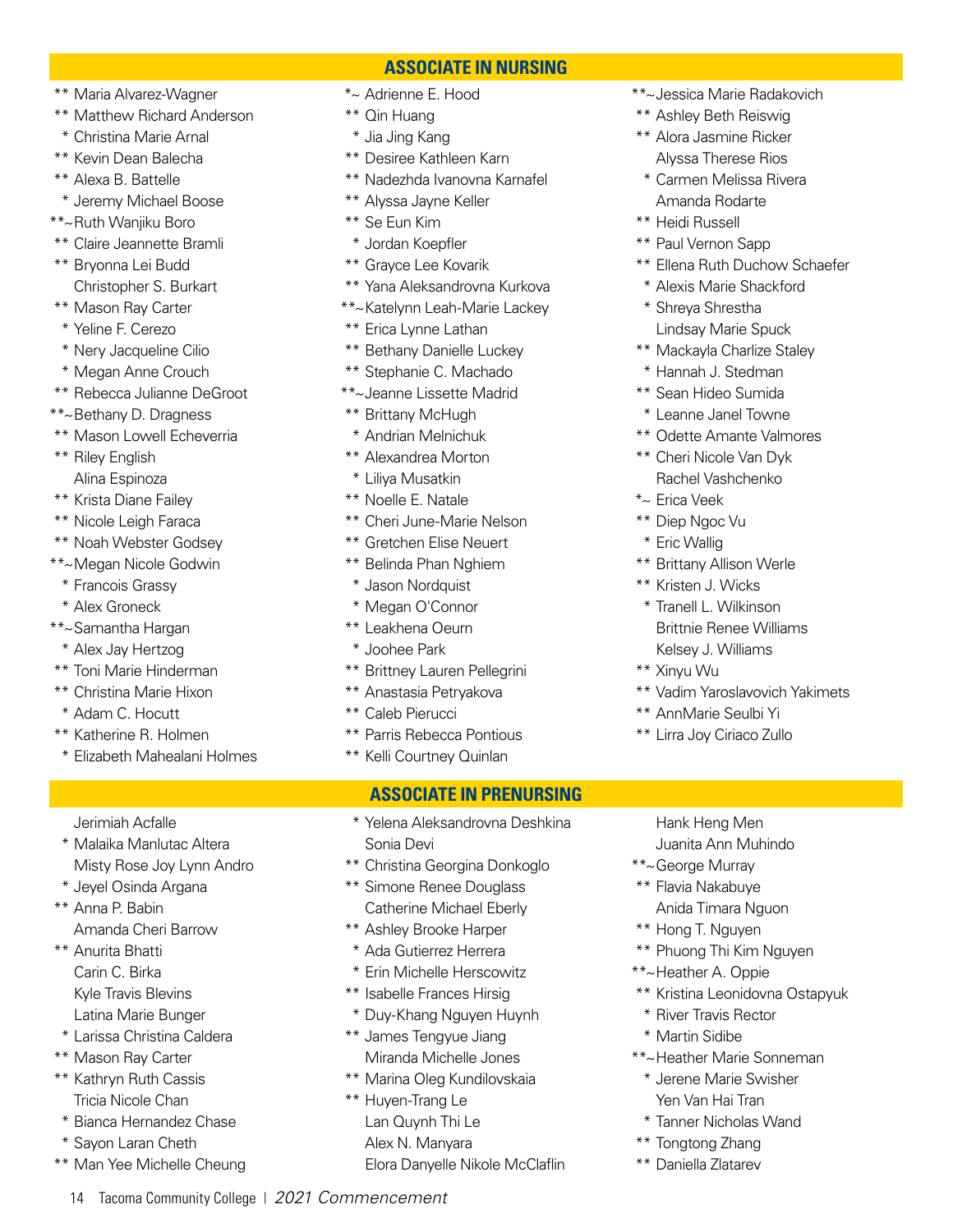### **ASSOCIATE OF SCIENCE**

- \* Abdelkader Djilali Khafif
- \*\* Anna Korolova Hannia Larino Silva
- \*\* Samuel R. Lindergren
- \*\* Joseph Kyria Ndenderu
- \* Jakob Paul Neufeld
- \*\* Son Thi Ngoc Nguyen \* Fiorella Nichole Noriega Ruiz
- Peter Lawrence Oien \*\* Joshua Ortiz
	- Zofia Pawlowski

 Alexis Diana Peterson Asem Muammer Qusiem

- \*~ Nadiva Ratnamutia
- \*\* Kayla Michiko Shaffron
- \* Waverly Rose Shaufler
- \*~ Cody John Smith Khunnarin Richard Suong
- \*\* Anh Thu Truong
- \*\*~Katrina Alexandria Wangen

### **ASSOCIATE OF SCIENCE - BIOENGINEERING & CHEMICAL ENGINEERING**

\*\* Gina Marie Jones \*\*~Alyssa Yolanda Joseph Christopher Don Karnes

\*\*~Carter Joseph Archuleta

 Yi-En Chang \*\* Su Gyeong Cho \*\*~Chantelle C. Davenport Jo-Annie Elisha Evans \* Mariam John Faris Stacy Kilar Harris

\* Anqi Hu

Hunter R. Alvis **Shanaelynn Christine Godwin** \* Jack Patrick Pereira

### **ASSOCIATE OF SCIENCE - ELECTRICAL & COMPUTER ENGINEERING**

 Samuel Mwithukia Gakwa Nicole Marie Gouhin \*\*~Inhoo Hur

\*\* Wesley Hinthorne King Austin Thomas Piper Travis Newell Shields

Joshua Michael Warren

### **ASSOCIATE OF SCIENCE - MECHANICAL, CIVIL, AERONAUTICAL, INDUSTRIAL & MATERIAL SCIENCE ENGINEERING**

Kaylah A. Bonner

- \*\*~Britnie Judith Casillas
- \*\* Nok Chi Leo Chan
- \*\* Sebastian Tran Anh Eguiguren
- \* Pavel Gavrilovskiy Jonathan Eppie Guevara
- \*\* Quoc Ngoc Huynh

Jack Henry Jordan

- \* Mohannad Lawal Hai Tan Le
- \*\*~Yoonhyung Lee Kyle Vincent Lupenski
- \*~ Stephanie Nicole Mansperger Malachi Morris

Jonathan Narh-Korley

- \* Jack Marshall O'Brien Julia Anne Vossos Joshua Michael Warren
- \*\* Paris Madison Weber Dylan James Zurfluh

### **ASSOCIATE IN GENERAL STUDIES**

 Amira Marie Hyneman \*\* Madelynn Margaret McNelis  Natalie Mastroianni Moreau Richard D. Souza II

\* Michelle Anne Waid

| 冒<br>$\overline{G}$<br>ш | <b>ACADEMIC HONORS</b>       | Description                        | <b>CORDS</b>      |
|--------------------------|------------------------------|------------------------------------|-------------------|
|                          | ** HIGH HONORS               | 3.66 or higher grade point average | Double gold       |
|                          | * HONORS                     | 3.33 to 3.65 grade point average   | Single gold       |
|                          | $\sim$ Phi Theta Kappa       | International Honor Society        | Blue and gold     |
|                          | <b>U.S. MILITARY VETERAN</b> |                                    | Red, white & blue |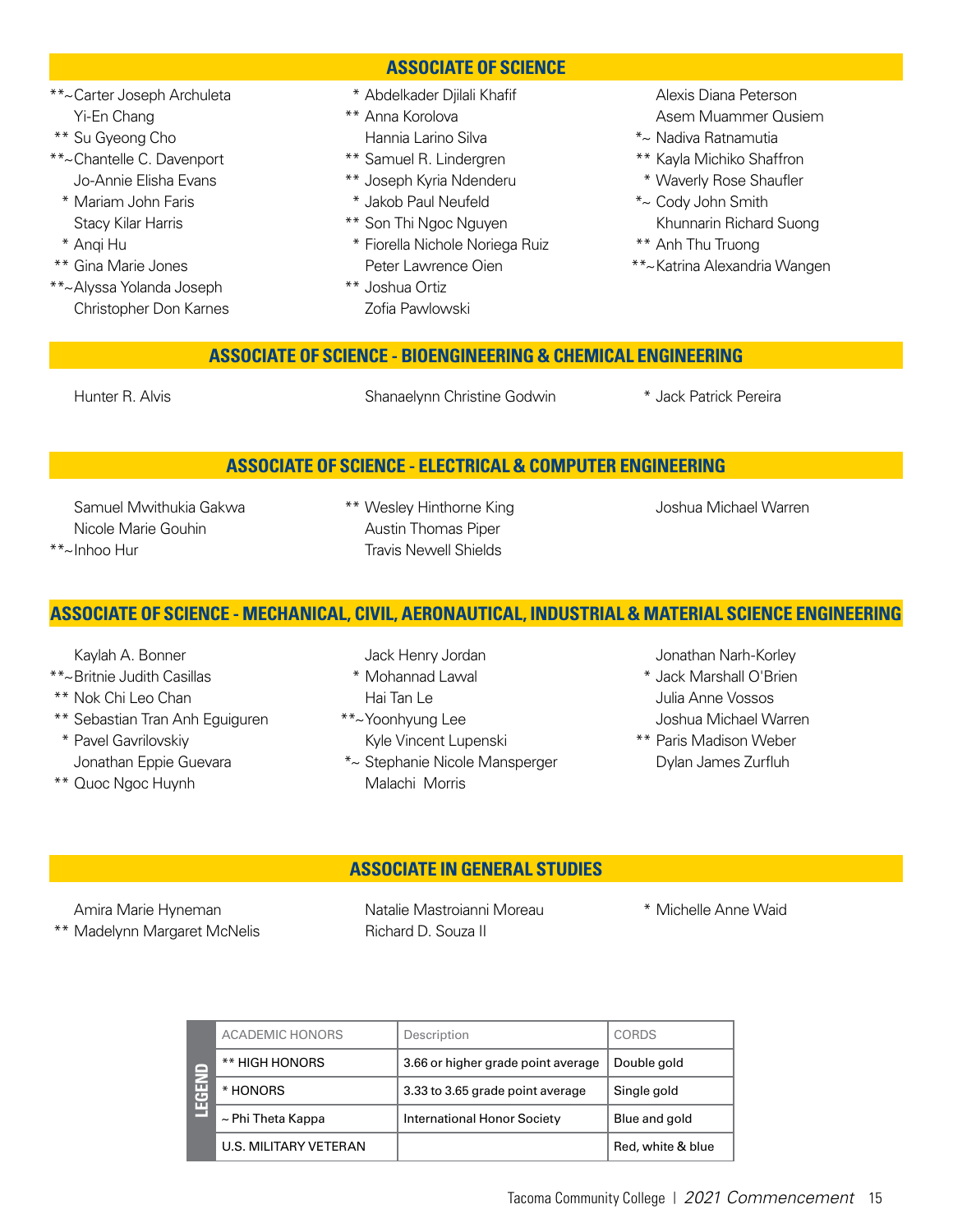### **HIGH SCHOOL DIPLOMA**

Jeatonn Dew Abbott Vladimir A. Agapov Hallah Kareem Ahmed Monica Aldaz Michelle Jei-Yi Altop Marissa Margarida Alves Yolanda Maria Amaro Jordyn Marie Amell Marina Argut Axel Alfredo Arvizu Alexis Babcock Anna P. Babin Nicole Ash Bailey Camellia Lee Baker Miryah Lynne Bayard Patricia Ann Beane Anurita Bhatti Sarah Jane Binkley Clara Katherine Bock Ivory Dee Brebner Benjamin Brown Trevor Knight Buchanan Zajiona Burton Angelique Butler Shaianne Byrd Trish Gail Castillo Oscar Fernando Cerna Nok Chi Leo Chan Skye Chapman Chun Kwan Cheung Lam Chi Wai Gaby Tatiana Chueca-Mendoza Ajeunee Gabrielle Coleman Juan Carlos Cornelio Sacramento Cornelio Erika Cortez Guerrero Gabryelle Nicole Costner Violet Helen Cronemeyer Anjohnniel Jule Cruz Tatiana Karina Cueva Adina Sarah Cunningham Latricia Shaneace Curry Yue Dai Lacy Victoria Marie Dallas Dominic Damiano Alexis Shavond Dantzler Hanna Elizabeth Davis Whittannie Davis Yunweihe Deng Angelina Maria Depaul

Esther Grace Derr Madison Lorraine Derrer Yelena Aleksandrovna Deshkina Sonia Devi My Ha Dinh Glenda Dixon Christina Georgina Donkoglo Robert Harold Dunmyre Sebastian Tran Anh Eguiguren Zhenaia Ciara Ellis Taylor Olivia Ellison Fatima El Obeid Ava Anastacia Erkelens Ada Figueroa Alexander Connor Finch Daniel James Flint Tracy Lynn Foisy Cosette French Ashley Fruik Hadija Galgalo Deanna George Payton Madison Gibson Alexander Quade Gillespie Lauren Elizabeth Gilman J'anna Gogue Emir Nieves Gonzalez Fernan Gonzalez Oses Georgia Good Aiesha Rashawna Green Lawrence Eugene Greer Bradley Tyson Grewe Lia Kay Guice Brianna Vanessa Gutierrez Samantha Haab Hannah Marie Hagedorn Cecilia Qingli Hamburg Breanna Marie Hanrahan-Boody Chanelle Nicole Harper Jasmyn Ree Harper-Smith Alexander B. Harris Emma Elizabeth Harrison Korinia Ciarra Harrison Sara Michelle Harvey Michael Ian Hastings Jose Hernandez Alex Jay Hertzog Jakob Heuschert Ja'nay Re Hill Isabelle Frances Hirsig Tonia Hogan

Sydney Holaren Phylicia Holmes Alexis Makenzie Hood Aidin Elizabeth Howard Josiah William Howard Anqi Hu Zana Mouche Huitt Elizabeth Anne Hume Chihiro Irifune Jonathan Irizarry Isaiah Anthony Jackson Noel Nitaya Jenkins Benjamin Jeffrey Jiang Kassandra Jobe Marsina Kenyada Johnson Seth Andrew Johnson Ashley L. Johnson-Franklin Lane Cynthia Kacalek Olivia Grace Keefer Sung Min Kim Young Mi Kim Hannah Elizabeth King Chanele Klinesmith Kazuya Kojima Garret Andrew Remington Kollar Alvina Vicktor Kondratyuk Andre Piotr Kravtsov Marina Oleg Kundilovskaia Simontha Lay Quan Nguyen Minh Le Carter M. Lea Bronti Lane Lemke Madison Elsie Lence Mckenna Elizabeth Lence Susan Xin Yue Liao Justin Gabriella Linden Jesus Lopez Alcantar Joshua Lovejoy Sheba Lowe Tuan Anh Luong Fiona Noelle Lynch Patricia Macdonald Makayla Jayden Madden Deisy Magana Bedolla Dorian Magee-Petty Anna Joy Magnuson Kaitlyn Elizabeth Mahoney Chantel Mae Pangilinan Manapat Stephanie Nicole Mansperger Natalia Patsy Martinez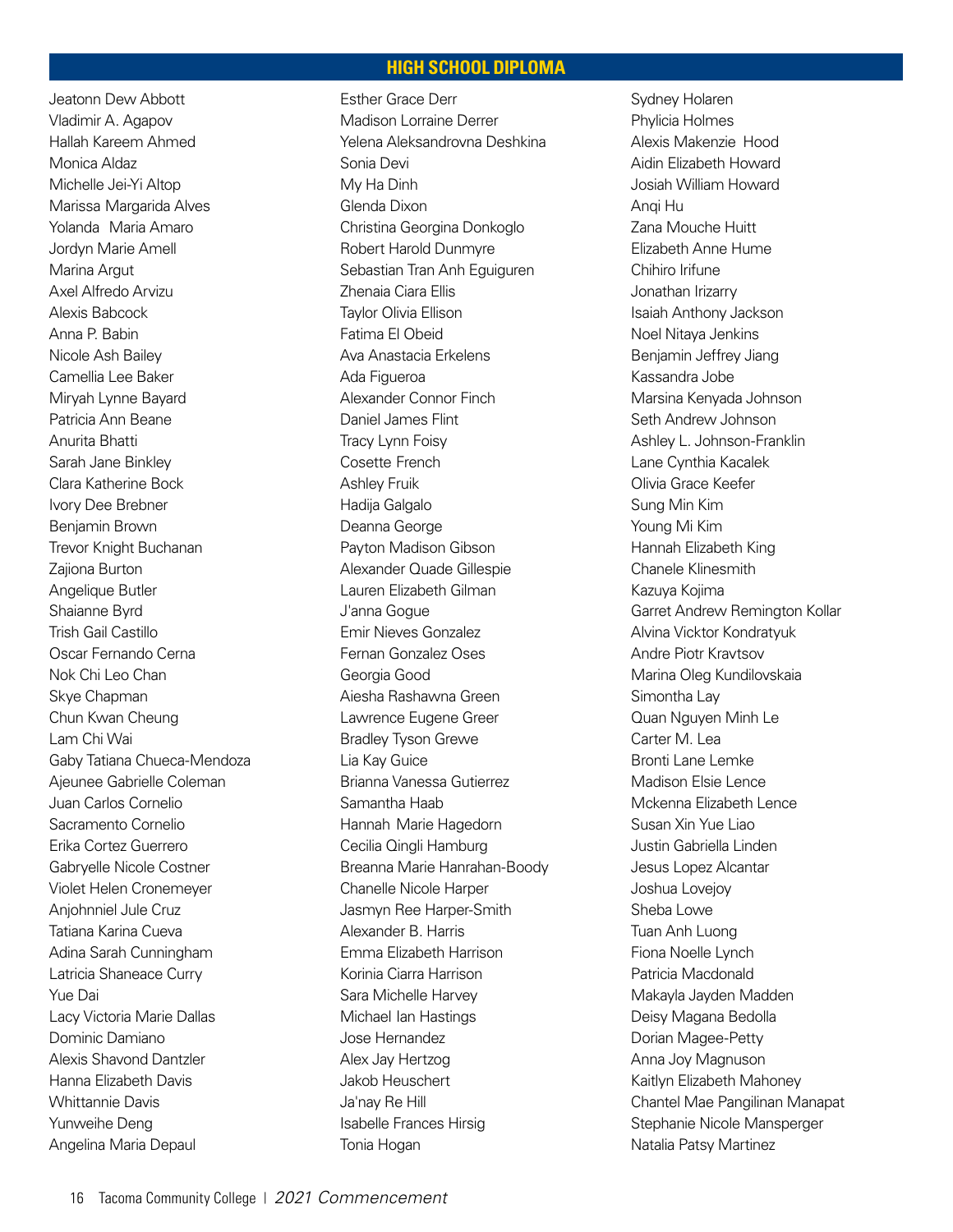### **HIGH SCHOOL DIPLOMA**

Mikayla Ann Mayes Jennifer Ashley Mazurek David McCaig Aaron Jackson McKernan Jacob Louis Mermelstein Makayla Michelle Meyer Haley Anne Miller-McCain Sopha Minny Min Ashley Monroe Pricilla Monsisbais Dillon Moran Natalie Mastroianni Moreau Derreck Morillo Shan Lee Morris Elexis Colleen Moses Emi Afton Mott Tennessee Rose Muldrow Zane Munoz-Crabb Kathryn Elaine Murphy Lyudmila M. Musatkin Cyrus Alexander Myers John David Newman Jenny Nguyen Kinh Quan Nguyen Nhat Truong Nguyen Phuong Thi Kim Nguyen Hoang Nguyen Marcus James Noll Jaydamarie Rose Nolley Dalen Ny Meenakshi Oswal Esther Rubie Owen Amanda Margot Palermo Marian Laverne Marie Pardur Megan Lee Paul Ryann Michelle Pearsall Tristan Andrew Pearson Diana Peraza Jack Patrick Pereira Taija Lynne Perrycook Judith Jean Peters Tommy Michael Peterson Joseph Pierce Emerson Isael Pimentel Taylor Ashley Plummer Angelina Sergeyee Pogosian Madison Marie Price Angelique Everisma Putri Micah Hazen Quiton Asem Qusiem

Brooklyn Miani Rainwater Ugo Razafindratandra Daniel Lelund Reynolds Keilah Riem Isabel Riverman Rowan Garrett Grizzly Robins Ethan Zachary Roderick Savanna Roger Jason Rojas London Danielle Rose Rousseau Eric Roy Russell Ivonne Saavedra Alxzander Shaun Sabin-Lee Margaux Isabella Salazar Domenica Sanchez Karandeep Singh Sangha Nicole Semaia Alexander Blake Sessler Megan Lynn Setzer Blake William Sharkey Simbalyst Ephraim Singleton Mark Sison Abigail Jewell Smith Jayde Melodie Smith Whitley Sinclair Kendall Smith Kielenani Maraea Spain Greene Latesha Marie Stone Melissa Mae Stone Sarah Dyer Stratton Taevion Ruben Swift Rachel Brianah Talbot Tynai Tang Evening Starr Taylor Bonnie Teafatiller Desirae Thomas Minh Khoa To Jessica Dawn Tobel Laila Paris Tobias Chi Thi Linh Tran Hoang Minh Tran Colton Trout Elijah Emmanuel Antionne Truitt Corey Logan Tuttle Kacy Vannocker Linda Villa Cigarroa Kasia Villafuerte Caleb Paul Volkoff Andrey Votaman Katie Thanh Vuong Jewell Marcelino Walker Jr.

Daoyi Wang Cosette Mckenna West Natasha Anna Marie Whidbee Britney Leanne Widaman Nicholas Korwyn Wiklund Zachary Wilkerson Cameron Alec Williams Malique Coleman Wilson Steff Wilson Zachary David Wilson Hannah Wonser Xinyu Xu Kyla Yamamoto Leshan Zhang Tongtong Zhang Yue Zhang Christina Aleksandra Zhurko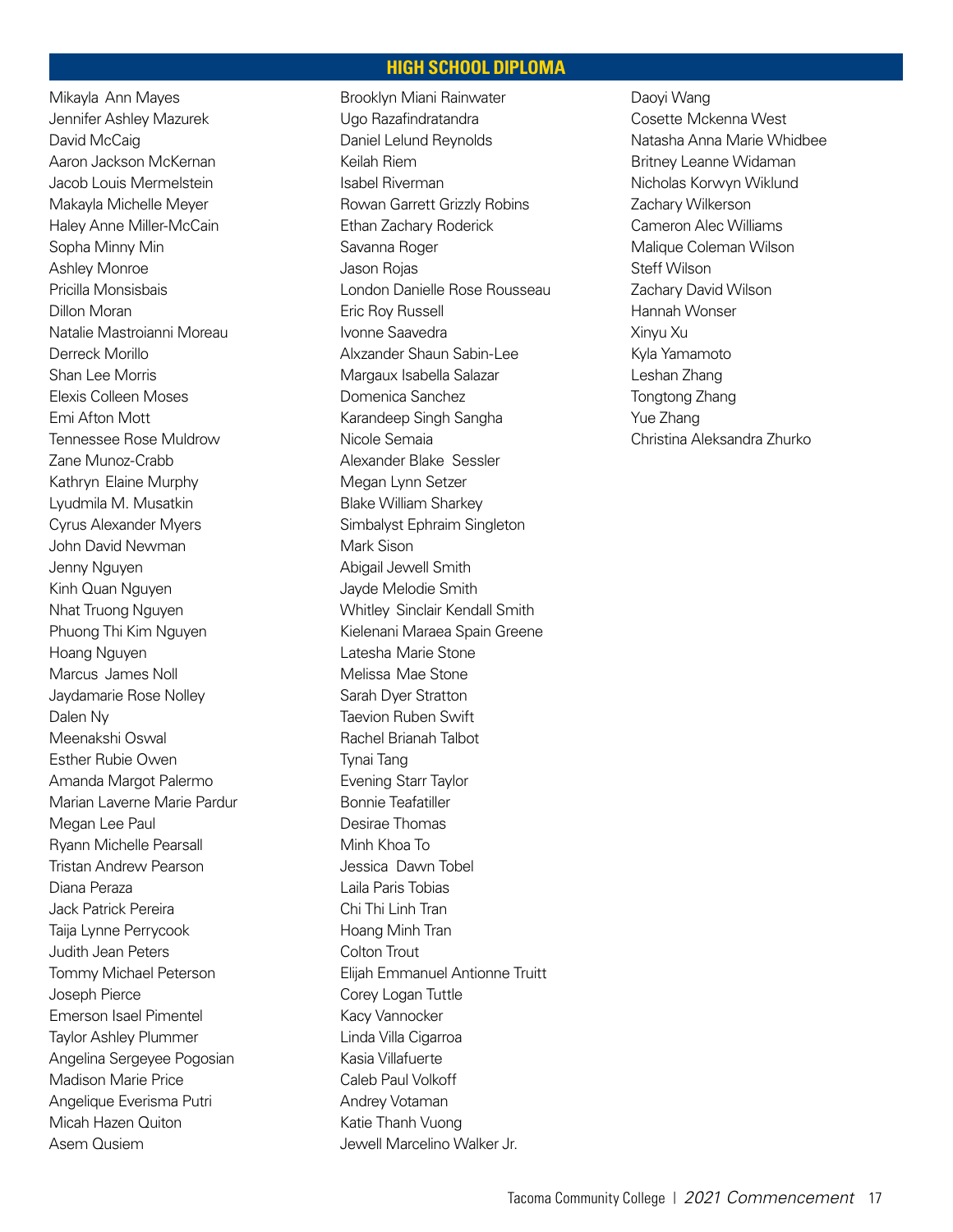### TCC BOARD OF TRUSTEES

Lois Bernstein, Chair Pat Shuman, Vice Chair Dona Ponepinto Robert Ryan LaTasha Wortham

### COLLEGE LEADERSHIP

Julie Benson *Associate Dean, Nursing.* B.S.N., M.H.A., M.N., A.R.N.P. Analea Brauburger *Dean, Organizational Learning and Effectiveness.* B.S., M.S. Amber J. Brock *Registrar, Enrollment Services.* B.A., M.L.I.S. Patrick Brown *Interim Co-Vice President, Student Affairs; Dean, Enrollment & Student Services.* B.A., M.A. Dale Coleman *Interim Director, eLearning.* A.A., B.A., M.S. Lynette Crumity *Director, Development.* B.A. John Falskow *Dean, Arts, Humanities & Social Sciences.* B.A., M.A., Ph.D. Kim Flack *Dean, Communication and Transitional Studies.* B.A., M.Ed., M.P.A. Steve Fontana *Director, Advising Services.* B.A., M.B.A. Jennifer Fountain *Interim Co-Vice President, Student Affairs; Dean, Retention and Student Success.* B.S., M.Ed., Ed.D. Krista Fox *Dean, Health, Business & Professional Services.* B.A., M.P.A. Char Gore *Director, Applied Baccalaureate.* A.A.S., B.S., M.Ed. Renee H. Greenfield *Director, Early Learning Center.* B.A., M.S. Katie Gulliford *Dean, Math, Science and Engineering.* B.S., M.S. Ivan L. Harrell II *President.* B.A., M.Ed., Ph.D. Dolores Haugen *Director, Community Standards.* B.A., M.A. Tamyra Howser *Executive Director, Marketing and Communications.* B.A., M.A. Olga Inglebritson *Dean, Gig Harbor Campus & Continuing Education.* A.A., B.A., M.Ed., Ph.D. Rebecca Jayasundara *Director, Adult Basic Education.* B.A. Kelli Johnston *Director, Workforce Education.* A.A.S., B.A., M.Ed. Clay Krauss

Judy Loveless-Morris *Vice President, Equity, Diversity, Inclusion.* A.A., B.A., M.A., Ph.D. Kim Matison *Director, Financial Aid.* B.A. Patty McCray-Roberts *Vice President, Administrative Services.* B.A., M.B.A. Sonja Morgan *Director, Student Engagement.* B.A., M.A. Christina Y. Nakada-Alm *Director, Entry Services.* B.A. James Newman *Executive Director, International Student Programs.* B.S., M.B.A., M.P.M. Jason Prenovost *Director, Athletics.* A.A., B.S.B.A., M.A.O.L. Shannon Pressley *Program Director, Math Advising Resource Center and Business Education Center.* B.A., M.I.T. Sharon A. Rivera *Director, MESA Program.* B.S., Ph.D. Kelley D. Sadler *Program Director, Institutional Effectiveness.* B.A., M.S. William A. Ryberg *Vice President, College Advancement & Foundation Director.* B.M., M.M. Marissa Schlesinger *Provost & Vice President, Academic Affairs.* B.A., M.A. Sharon Schroder *Director, Financial Services.* CPA, B.S. Sultana Shabazz *Director, Correctional Education.* B.B.A., M.Ed., Ph.D. Stephen Smith *Executive Director, Human Resources.* B.A., J.D. Heather Urschel *Program Director, Writing & Tutoring Center, Cooperative Learning Center and CAL Lab.* B.A., B.F.A., M.A. Deborah Walker *Director, Educational Talent Search.* A.A.S., B.A. Candice Watkins *Interim Dean, Library & Learning Innovation.* B.A., M.S. Lon Whitaker *Director, Facilities and Capital Projects.* B.S., M.B.A.

*Director, Information Technology.* B.S., M.B.A.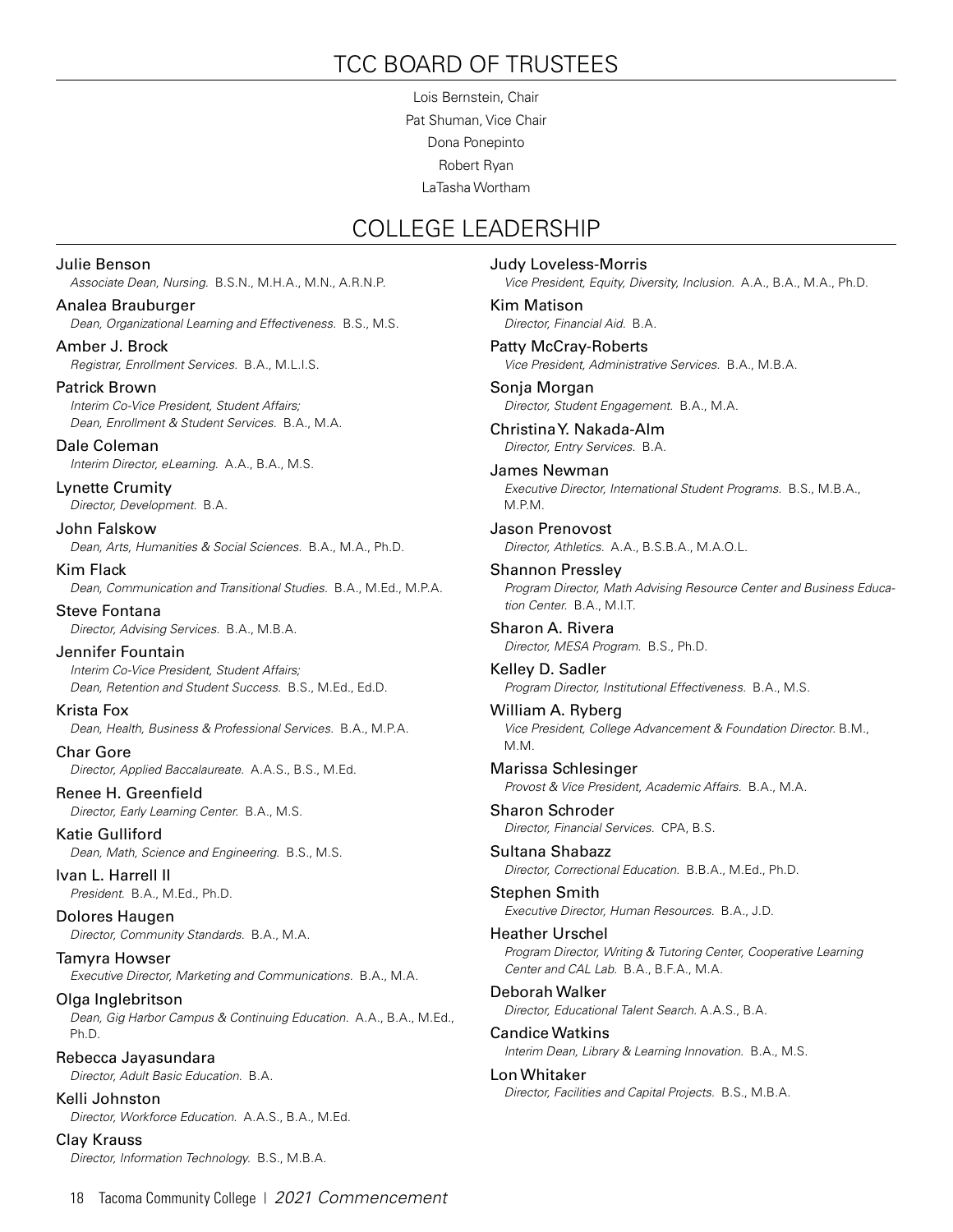### COLLEGE FACULTY

Jared Abwawo. *Mathematics.* B.A., M.S. Melissa Adams. *Library.* B.A.Ed., M.L.I.S. Bridgette Agpaoa Ryder, LMHC, CDP. *Human Services.* A.A., B.A., M.A., Ed.D. Gavan Albright. *Biology.* B.S., M.S. Mark R. Allen. *Chemistry.* B.S., M.S., Ph.D. David Anderson. *Computer Science.* B.S., M.S. Matthew Anderson. *Education.* B.A., M.A. Jonathan J. Armel. *Mathematics.* B.A., Ph.D. Megan D. Arzola. *Nursing.* B.S.N., M.N. Bruno Arzola-Padilla. *World Languages.* B.A., M.A. Dona J. Aubrey. *Health, Business & Professional Services.* Carol Avery. *Mathematics.* B.S., M.Ed. Nigeria Bell. *Counseling.* B.A., M.A., M.Ed. Marit Berg. *Art.* B.A., M.F.A. Alisa Birkenstein. *Communication & Transitional Studies.* B.A., M.S., M.F.A. Shea Bower. *Diagnostic Medical Sonography.* A.A., A.A.S., B.S., Allen Braden. *English & Humanities.* B.A., M.A., M.F.A. Andrew P. Brottlund. *Developmental Studies.* B.A., M.A. Katherine M. Brown. *Counseling.* B.A., M.A. Stephen Brown. *Physical Education.* B.A., M.Ed. Delilah Bruskas. *Nursing.* B.S.N., M.N., Ph.D. Rebecca Callahan. *Health, Business & Professional Services.* Jeff Calkins. *Written Communications, Gig Harbor Campus.*  B.A., M.A. Greg Carter, RRT. *Respiratory Therapy.* B.S., M.E. Brandon Censon, RRT-NPS. *Respiratory Therapy.* B.S., M.A. Mary F. Chen-Johnson. *Written Communications.* B.A., J.D., M.F.A. Andrew S. Cho. *Sociology.* B.A., M.A., Ph.D. Sherry A. Cmiel. *Library.* B.S., M.S.L.S. Emilie Coates-White. *English for Academic Purposes.* B.A., M.Ed. Deanna J. Cole. *Drafting & AutoCAD, WCCW/MCCCW.* A.T.A. Bernard Comeau. *History & Philosophy.* B.A., M.A., Ph.D. Pamela G. Costa. *Psychology.* B.A., M.A., M.S., Ph.D. Craig R. Cowden. *Psychology.* B.A., M.S., Ph.D. Linda Cuadra. *Business & Logistics..* B.A., M.A. Heather N. Cushman. *Biology.* B.S., Ph.D. Kenneth Cushman. *Biology.* B.S., Ph.D. Kimberly L. Davidson. *Chemistry.* B.S., M.S., Ph.D. Sellie R. DeMarco. *Mathematics.* B.A., M.A. Kyle J. Dillehay. *Art.* B.F.A., M.F.A. Brian R. Duchin. *History.* B.A., M.A., Ph.D. Terry Scott Earle. *Written Communications.* B.A., M.A., Ph.D. Jonathan Eastabrooks, RHIA. *Health Information Technology.*  B.S., M.B.A. Jillian T. Edwards, ARNP. *Nursing.* B.S., M.S.N.

Sabine Endicott. *Developmental Education.* B.A., M.A. Jeffrey M. Engle. *Chemistry.* B.A., B.S., Ph.D. Benjamin K. Erkan. *WCCW/MCCC.*  Wendi D. Fein. *Adult Basic Education.* B.A., M.A. Kendra Feinstein. *Mathematics.* B.A., M.S. Lia L. Felizardo. *Diagnostic Medical Sonography.* A.A.S. Gregory A. Ferencko. *Mathematics.* B.A., M.S. Mike Flodin. *Mathematics.* B.A., M.S. Elizabeth C. Fortenbery. *Anthropology.* B.A., M.A., Ph.D. Kenneth R. Fox. *Written Communications.* B.A., M.A., D.A. Mary B. Fox. *Written Communications.* B.A., M.A. Sandra Galta. *Sociology.* B.A., M.A., Ph.D. Alexandra C. Generous. *Counseling.* Sheri Gietzen-Olszewski. *Written Communications.* A.A.S., B.A., M.A. Joanne Gillam. *Adult Basic Education, WCCW/MCCCW.* B.A., M.Ed. Heather Gillanders. *Library.* B.A., B.F.A., M.L.I.S., M.F.A. Mishelle Gillespie. *Adult Basic Education, WCCW/MCCCW.*  B.A., M.A. Pattie S. Green. *Biology.* B.S., Ph.D. Ella B. Guilford. *Nursing.* A.D.N., B.S.N., M.A. Anne Hafer. *Mathematics.* A.B., M.S. Kimberly A. Harrington. *Biology.* B.S., M.S. Kristen Harrison. *Biology.* B.S., M.S. Gina Y. Hatcher. *Business & Logistics* B.S., M.Ed. Shaun D. Henderson. *Biology.* B.S., M.S., Ph.D. Len Heritage. *Business Transfer.* B.A. M.B.A., J.D. Sergio Hernandez. *Networking & Cyber Security.* B.A., M.Ed., M.S. Ralph B. Hitz. *Earth Science.* B.A., Ph.D. Martin Hock. *Computer Science.* B.S., M.S. David W. Howard. *Counseling.* B.A., M.Ed., Ed.D. Michael Huffman. *Written Communications.* B.A., M.A. Blaine J. Hunt. *Developmental Education.* B.A., M.A. Philip L. Hunter. *Chemistry & Physics.* B.S., M.S. John Iman. *Applied Management.* B.S., Ed.M., M.A., Ed.D. Joanne Iverson. *Nursing.* B.S., M.N. Corinne Jarvis. *Health Information Technology.* A.A.S., B.S., M.Ed. Kirsten E. Jenkins. *Anthropology.* B.A., M.A. Stephen Johns. *Written/Oral Communications.* B.S., M.A. Leslie M. Kaehn-Jarvis. *Health, Business & Professional Services.* Kurt K. Kageler. *WCCW/MCCC.* Jennifer J. Karshna. *Early Childhood Education.* M.A. Stephanie S. Khan. *English as a Second Language.* B.A., M.A. Min K. Kim. *Mathematics.* B.S., M.S. Keith King. *Physics & Engineering.* B.S., M.S.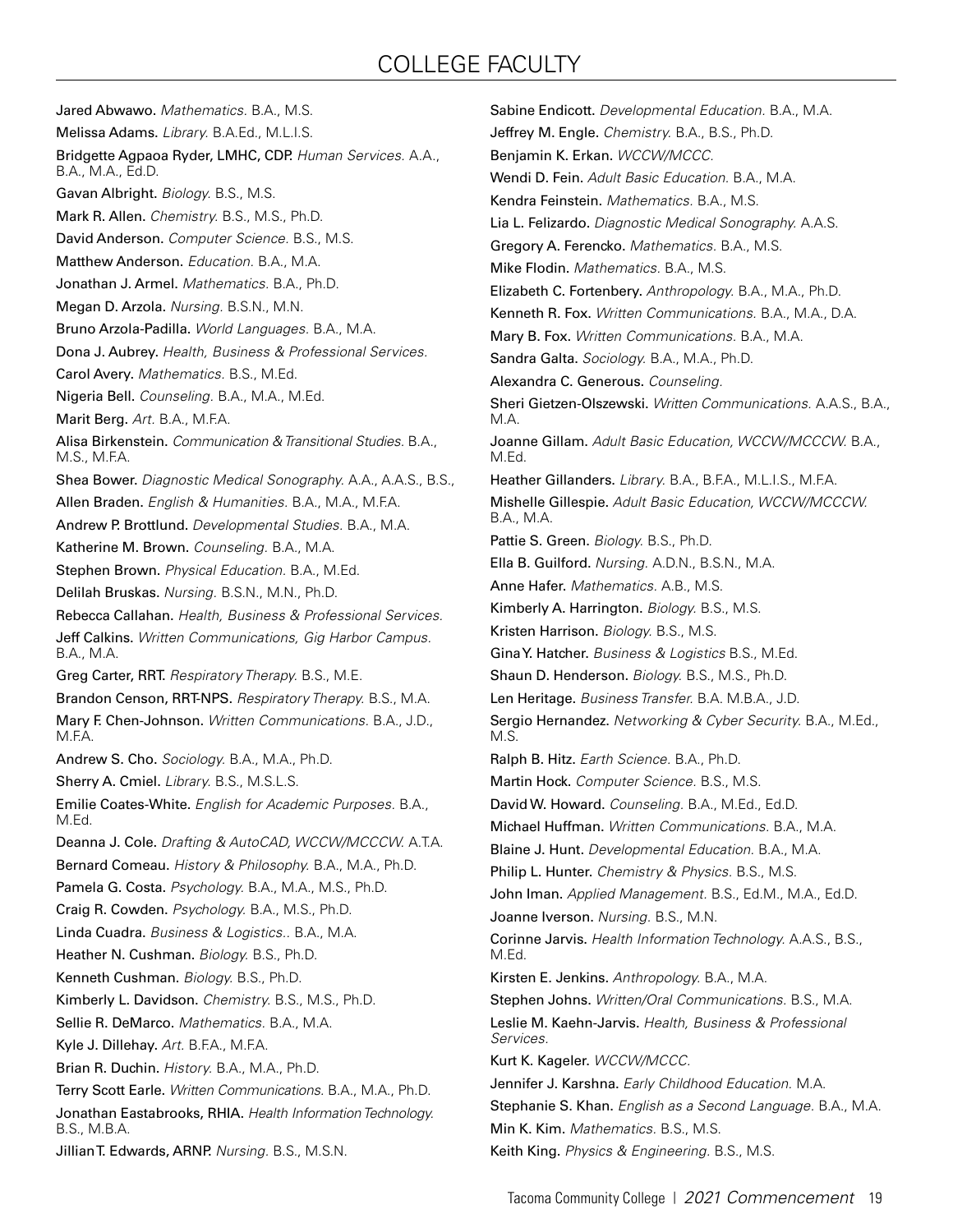### COLLEGE FACULTY

Corey Kline. *Mathematics.* M.A. Tamara Kuzmenkov. *English & Humanities.* B.A., M.A. Meredith LaFlesh. *Mathematics.* B.A., M.A. Paul Landry. *Paralegal.* B.S., J.D. Wendy Larsen. *Communication & Transitional Studies/AESL.*  B.A., M.A. Robert W. Larson. *Business Transfer.* B.S., M.A. Susan Lawler. *Communication & Transitional Studies.* B.A., M.A. John Lelko. *Mathematics.* B.S., M.S. Jeffery N. Lund. *Art, Humanities & Social Sciences.* Kimberly Lee, RHIT, CCS-P, CPC. *Health Information Management.* B.A., M.E. Yi Li. *History.* B.A., M.A., M.A., Ph.D. Edwin Lim. *Engineering.* M.S., Ph.D. Sonia Llacer. *World Languages.* B.A., M.A. Ruth A. Lopes. *Nursing.* B.S.N., M.N. Anne E. Lyman. *Music.* B.M., M.M., D.M.A. Richard Mahaffey. *Art.* A.A., B.A., M.F.A. Teresa Marshall. *Nursing.* M.S.N. Matthew I. Mburu. *Business Transfer.* B.Comm., M.S.A. Rachelle L. McGill. *Developmental Education.* B.S., M.Ed. Sopang Men. *Written Communications.* B.A., M.F.A. James A. Mendoza. *Counseling.* B.A., B.A., M.S., Ph.D. John S. Miller. *Nursing.* A.D.N., B.S.N., M.N. Michael Mixdorf. *Radiologic Science.* A.S., B.S., M.Ed. Angela Mohanky. *Chemistry.* B.S., M.S., Ph.D. Monica A. Monk. *English for Academic Purposes.* B.A., B.A., M.A., M.A.T. Valerie K. Morgan-Krick. *Mathematics.* B.A., M.A. Amber Mozeleski. *Mathematics.* B.S., M.S., M.A. Allison B. Muir. *Adult Basic Education.* B.A., M.Ed. Mary Jane Oberhofer. *Business & Logistics.* B.S., M.A. Robert Olsen. *Business & Logistics.* B.A., M.S. Joyce Oswald. *Business, WCCW/MCCCW.* B.S., M.Ed. Mary K. Pedersen. *Counseling.* B.A., M.S. Barbara A. Peterson. *Human Services.* A.A.S., B.A.,M.A., M.S., Psy.D. Kenneth R. Pimpleton. *Human Services.* A.A.S., B.A., M.S.W. Jonathan Pottle. *Biology.* B.S., M.S., Ph.D. Per Provencher. *Physics.* B.A., B.A., M.S.E.E, M.S. Donovan Ramage. *English for Academic Purposes.* B.A., M.A. Ivan Ramirez Carrascal. *Astronomy.* M.A., Ph.D. Tomas E. Ramos. *Written/Oral Communications.* B.A., M.A., Ph.D. LaToya Reid. *Developmental Education.* B.A., M.F.A. James Reisdorf, CPA. *Business Transfer.* B.A., M.B.A. Liza Rendon. *Psychology.* A.A., B.A., M.A. Kellee Jo Rickerl. *Health, Business & Professional Services.*

Danielle A. Ritter. *Developmental Education.* B.A., M.A. Polly Robinson. *Written/Oral Communications.* B.A, M.A., Ed.D. Annalee Rothenberg, CPA. *Accounting & Business.* B.A., M.S. John Sandin. *Developmental Education.* A.A., B.A., Ph.D. Stephen Sandweiss. *Political Science.* B.A., M.A. Suzan J. Schenk. *Physical Education.* B.S., M.Ed. Steffi A. Schrepfer. *Psychology.* M.A., Ph.D. Jeremy Sims. *Networking & CyberSecurity.* A.A., B.S., M.S. Adrian A. Singh. *Chemistry.* B.A., Ph.D. Brinda Sivaramakrishnan. *Community Health.* B.S., M.P.H. Rebecca N. Sliger. *Engineering.* B.S., M.S., Ph.D. Jeanette Smith-Perrone, CISSP. *Networking & Cyber Security.*  B.S., M.B.A. Jennifer Snoek-Brown. *Library.* B.A., M.L.S. Staci Snyder. *Adult Basic Education.* B.S., M.Ed. Jennifer A. Sorensen. *Paralegal.* B.A., J.D. Mary E. Stobie. *Certified Nursing Assistant.* B.S., M.N. Melissa Stoddard, MICP. *Emergency Medical & Health Services.* A.A.S. Mary Anne Tagulinao, CRRN. *Nursing.* B.S.N., M.S.N. Katrina D. Taylor. *Political Science.* B.S., M.S. Amunoo N. Tembo. *Instructional Administration.* B.A., M.A. Edward T. Tharp. *Horticulture/Landscape, WCCW.* A.A. Trung G. Tran. *Mathematics.* B.S., M.S. Alexia Valdes. *English & Adult Basic Education, WCCW/MCCCW.*  **B.A., M.F.A.** Richard P. Wakefield. *English & Humanities.* A.A., B.A., M.A., Ph.D. Christopher B. Willett. *Mathematics.* B.A., Ph.D. Rebekah C. Williams. *Library.* A.A., B.A., M.L.I.S. Yolanda Williams. *Business & Logistics.* B.A., M.P.M. Joshua Wright. *Emergency Medical & Health Services/ Paramedic.*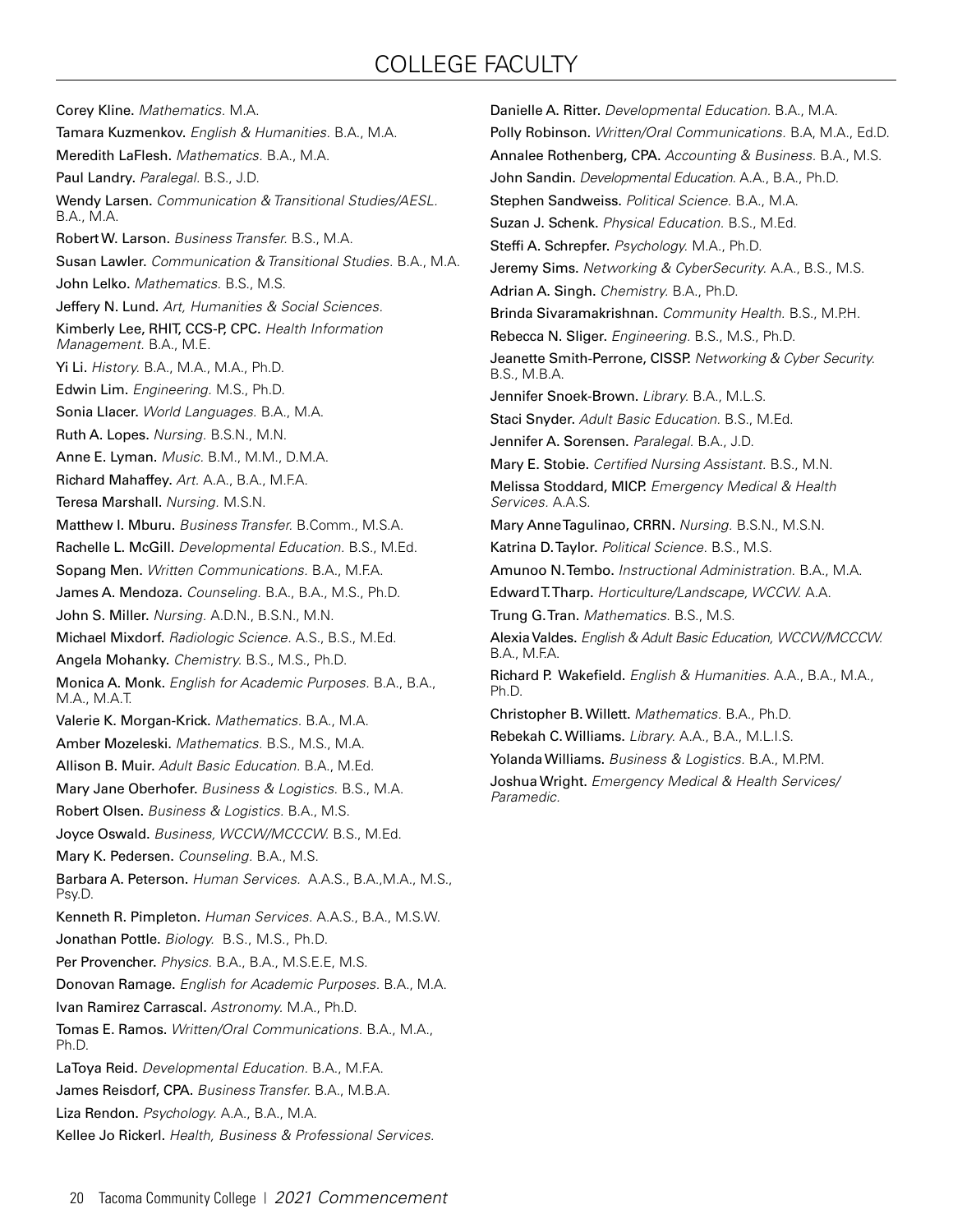Tell us about your TCC experience. Take our quick survey and scan  $\mathbb{C}^{\mathbb{P}}$ or visit https://www.surveymonkey.com/r/Graduating-Student-Survey